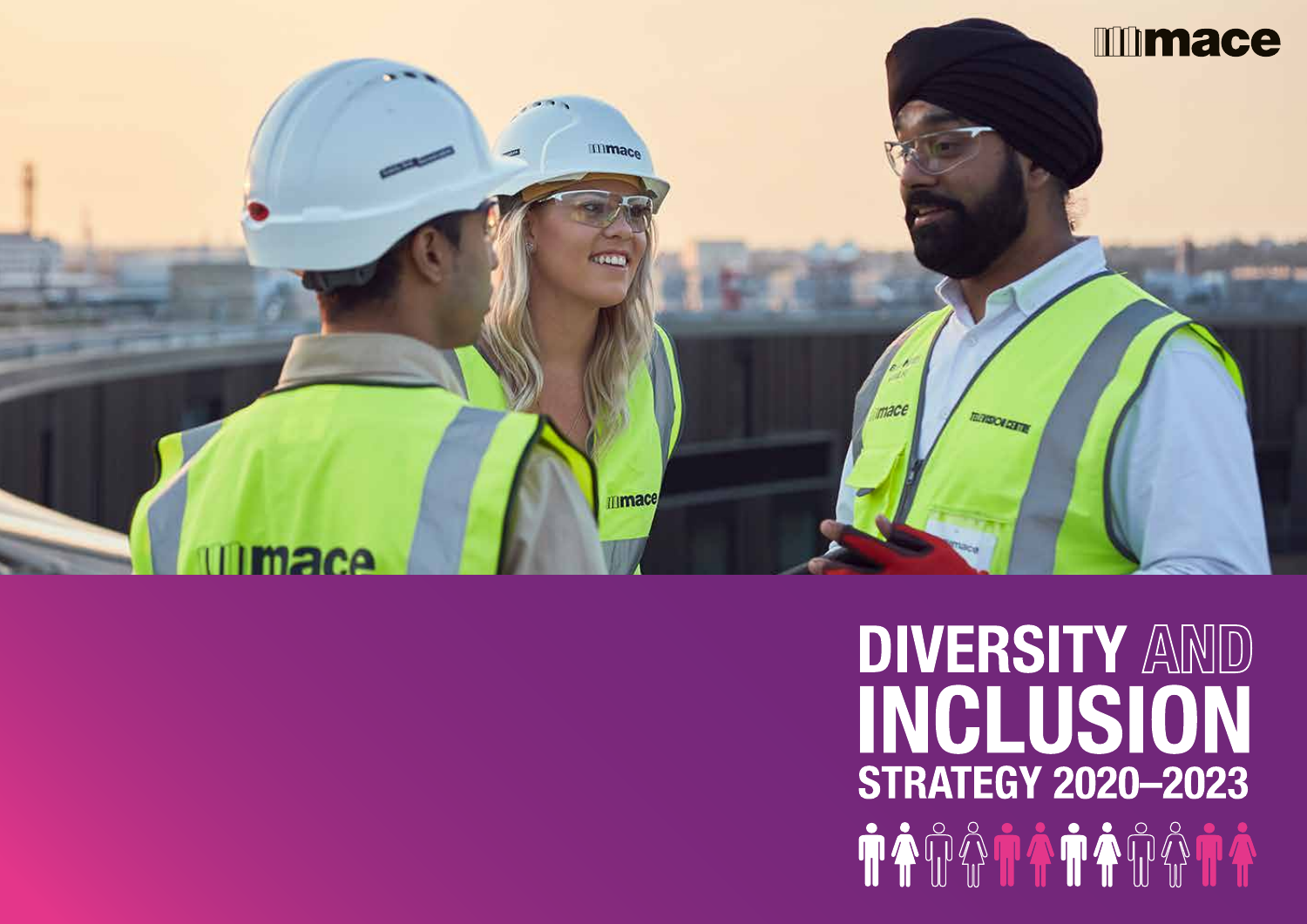# **Contents**

| Forewords                                        | $2 - 3$   |
|--------------------------------------------------|-----------|
| Purpose                                          | 5         |
| Profile: Phoebe Leach                            | 6         |
| Profile: Rachel Thomas                           | 7         |
| Our diversity and inclusion statement            | 8         |
| Our diversity and inclusion leadership structure | 8         |
| Profile: Claudio Rising                          | 9         |
| Our employee network groups                      | $10 - 11$ |
| Profile: Jignesh Patel                           | 12        |
| Profile: William Jarrett-Kerr                    | 13        |
| Our 2020–2023 diversity and inclusion strategy   | $14 - 17$ |
| Profile: Adam Cooper                             | 18        |
| Celebrating success                              | 19        |
| What our 2019–2020 pay gap data tells us         | 20        |
| Our pay gap data                                 | $21 - 27$ |

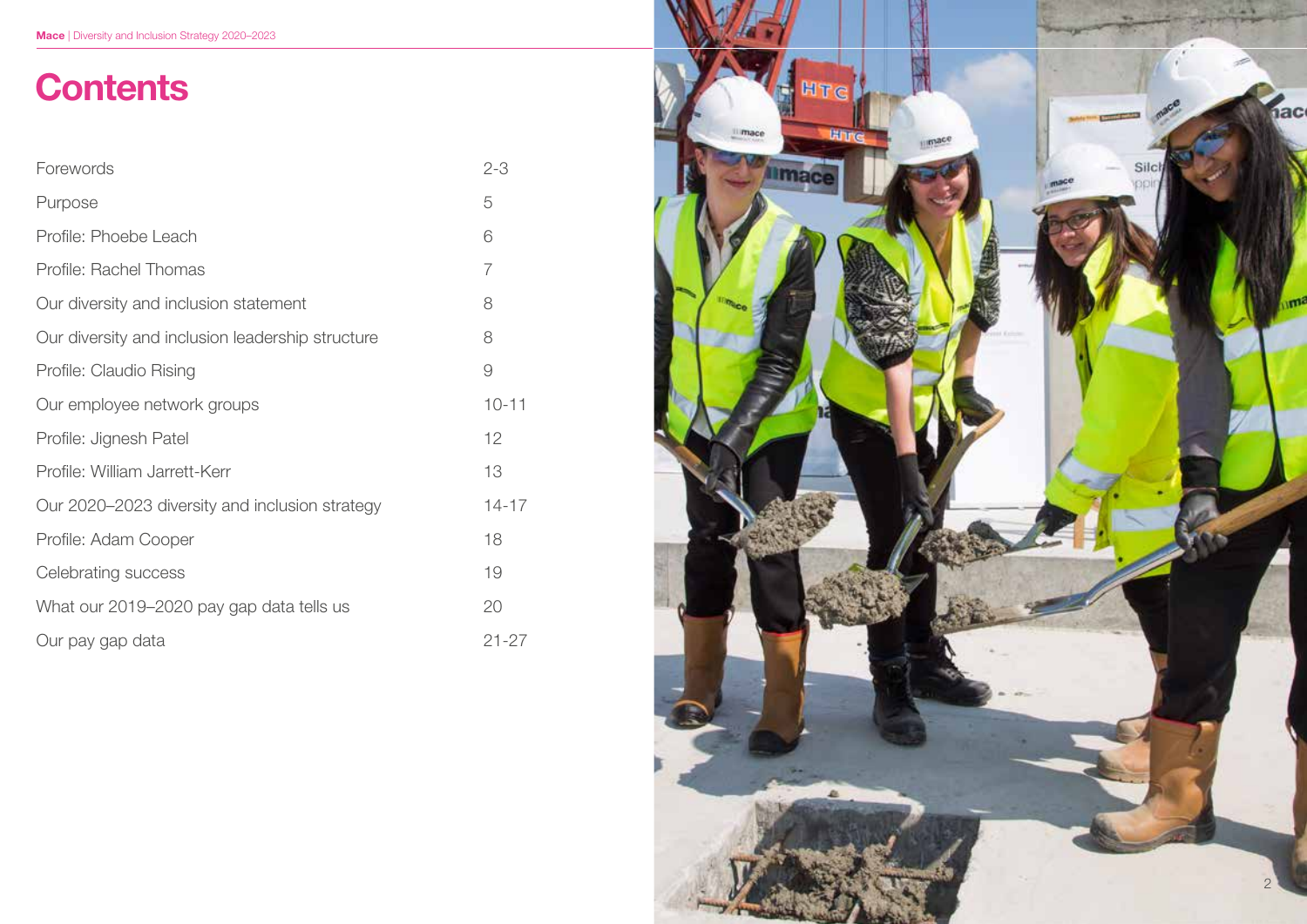# Forewords Group Chief Executive



Since our inception in 1990, Mace has been a company founded on the principle of 'finding a better way'. That approach has been part of our DNA since we began, and it has driven us to constantly work to innovate and find new approaches to deliver for our clients and the communities we work in.

We have to be able to draw on a diverse range of experiences and expertise. Without fresh ideas and a broader perspective we will not progress and continue to be a successful and leading organisation.

That is why our diversity and inclusion strategy is so important to the Group Board and very personal to me. It is vital that we champion inclusion and diversity throughout the business; at all levels and in every corner of Mace.

#### Our report

Earlier this year, Mace published an interim report including our gender and ethnicity pay gap figures for 2018 - 19. Due to challenges caused by Covid-19, we were not able to provide a full account of our diversity and inclusion strategy moving forward.

The interim report referenced a number of achievements that we have seen in the last 18 months, including the founding of two new independent diversity groups, Women at Mace and Enabled at Mace, and our first ranking in the Top 150 of the UK's Stonewall Workplace Equality Index.

In this report, we include the latest data on both ethnicity and gender pay performance, publishing it six months before the statutory reporting deadline, and explain our strategy for improving outcomes in this area moving forward.

I am pleased to report that the latest data shows a qualified improvement on our previous reporting period – we are beginning to make an impact and address the imbalances we face. However, it is clear there is still much more work to do in the future.

#### The challenge

Our ambition is to be a truly inclusive and diverse organisation. To achieve this we face several structural challenges; such as the gender imbalance at the top of the contracting market that we cannot overcome alone. That will take collaborative action from the entire sector, and I am proud that in my role as Skills Lead for the UK's Construction Leadership Council that I can play a part in that effort.

Within Mace, we must do everything we can to address the issues that face women, people from different ethnic backgrounds and other minority groups. We want to be an organisation where all forms of prejudice are proactively challenged by all of our colleagues, and where everyone feels able to be themselves in their workplace.

Following the Black Lives Matters protests which spread across the globe in May 2020, myself and other colleagues from the Group Board attended a number of events led by EDIN, our ethnic diversity and inclusion network, in which we listened to a number of moving personal accounts from colleagues at Mace about prejudice that they had faced in their day-to-day lives. These issues are important and we must not be afraid to speak out against racism.

We must all work on our behaviours. both conscious and unconscious, from the top to the bottom of the organisation. We cannot do this overnight but we must strive to do so everyday if we are to make a genuine impact.

#### Our strategy

Later this year, Mace will be announcing a new business strategy and re-affirming our purpose and priorities as an organisation. Key to that will be a focus on working with all of our colleagues to reach their true potential – and for many colleagues that requires us to proactively ensure that they do not face prejudice in their workplace or their development journey at Mace.

In the following pages, you will see how we plan to make that a reality. Our new diversity and inclusion strategy is designed to address change at all levels, from the Group Board down, and to effect real change on the lives of our colleagues.

This must be our collective effort. The Group Board can set the direction, but unless we all work together as one Mace team, we will not achieve our ambitions. I would ask everyone at Mace to read this report, and go out and discuss it with your colleagues, your clients and your suppliers. We want to open up this conversation, empower people to challenge prejudice wherever they see it. If we all take responsibility, we will be able to drive positive outcomes for everyone. A diverse and inclusive Mace is one that is well placed to lead our sector forward and to succeed in the

future.<br>Monte Rull

Mark Reynolds Group Chief Executive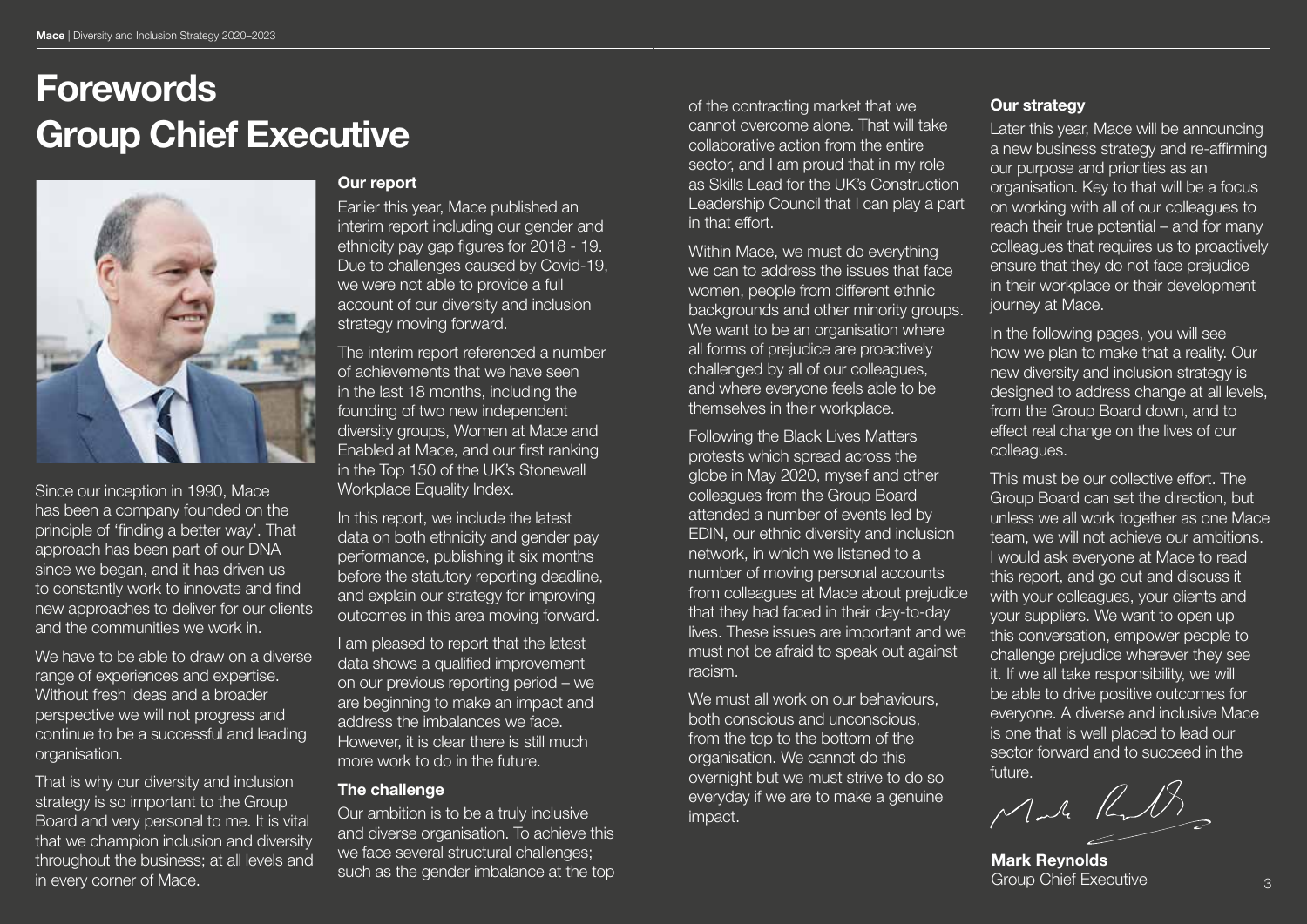

Our company was founded and built on exceptional people, and our colleagues continue to be our greatest asset. Above all, creating an inclusive culture isn't just the right thing to do; but we also recognise that it will enable us to unlock the potential of our talented colleagues, improve the performance of individuals and teams and positively impact business results.

This year, we're resetting what inclusion means at Mace. We're introducing a robust three-year strategy, setting new targets with clear action, and moving accountability to everyone – it should be part of everything we do and should be everyone's responsibility.

Throughout this report we showcase some of the actions we have taken so far on diversity and inclusion and highlight the future commitments that will help us realise our ambitions. Across Mace we are making a concerted effort to increase the diversity of our workforce, but our latest data shows that it's not enough and that we need to increase our efforts to make a substantial positive impact.



Mark Holmes Deputy Chairman and accountable board member for diversity and board member for diversity and<br>inclusion Florence Hayden inclusion Crown Reserved in the Crown Reserved in the Crown Human Res

# Deputy Chairman Group HR Director



Our strategy will see us take a global focus and approach to build on our strong foundations of what inclusion and diversity means at Mace. We will do this by improving our governance, enhancing education, revitalising our entire approach and refreshing how we communicate with our people.

We have four enduring Mace values that guide our behaviours and we will continue to ensure everyday inclusion into our daily actions to accelerate the pace of change. With the right behaviours, we'll be turning our words into actions and sparking our colleagues to be collaborative, curious and embrace their entrepreneurial spirit.

Building on those four values, we have outlined six pillars in this document that will shape our approach to diversity and inclusion over the next three years.

With the support of the Group Board, through visible and accessible leadership, we are driving the agenda across all levels of the business. Harnessing the fantastic efforts of the Mace team, our networks and allies, we intend that next year will represent a significant step change in equality, diversity and inclusion across our business and industry for the better.

Marken

Group Human Resources Director

4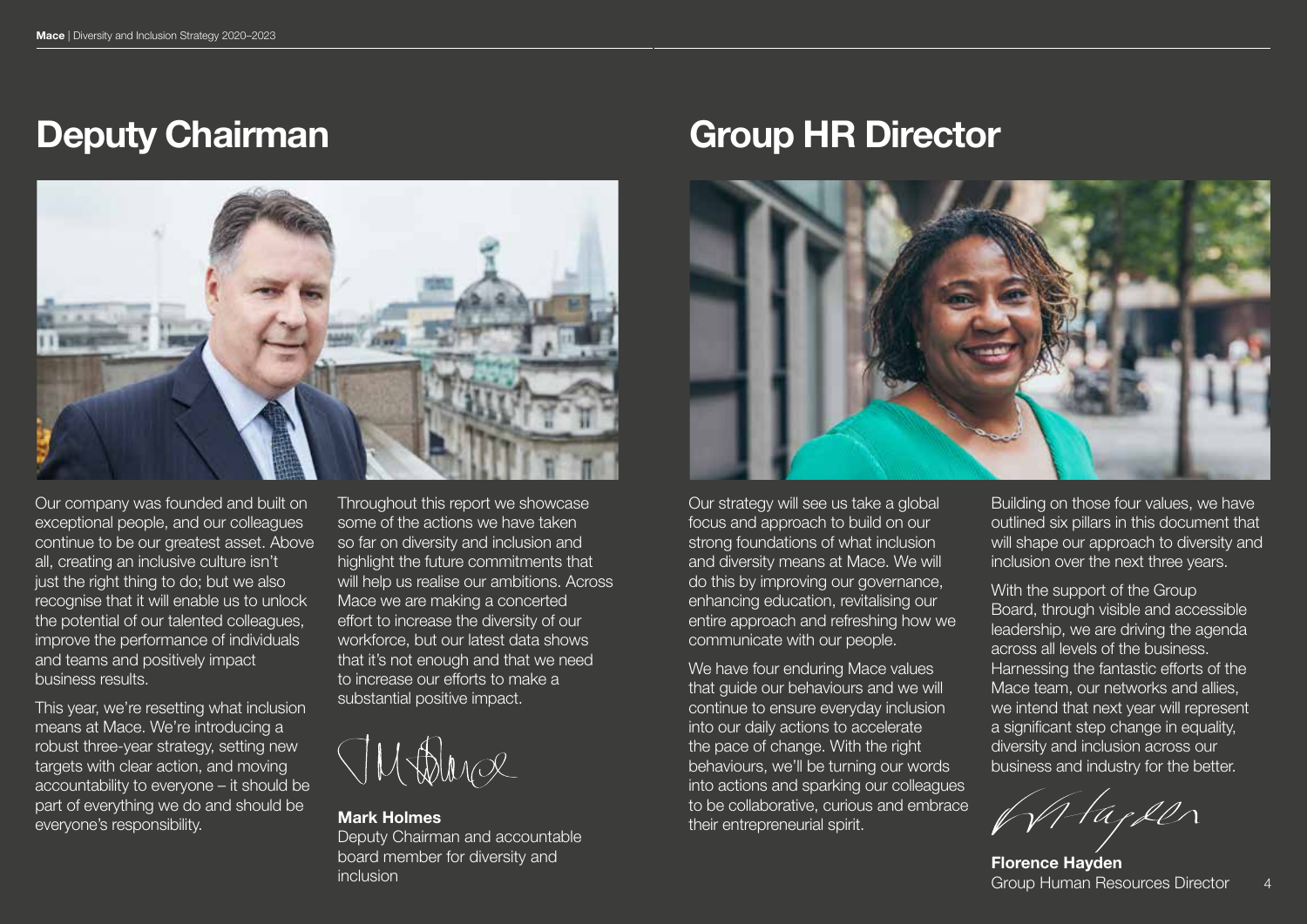# Purpose

Mace's ambition is to be an organisation that champions diversity and inclusion in every market, sector and geography we work in.

We want to create an inclusive culture across our business, where everyone who works for Mace knows that they can bring their whole self to work, every day.

We are very aware that although we have seen successes over the last two years – there is much more progress to be made.

This strategy outlines our ambitious new approach to inclusion and diversity at Mace and explains how we will deliver it over the next three years.

It also includes our gender and ethnicity pay gap data for 2019/2020, six months ahead of our statutory reporting deadline.

In the future we plan to publish this data as soon as we are able to do so after each reporting period.

## About our pay gap data

Back in April 2017 new UK regulations came into force which required all companies which employ over 250 people to disclose their gender pay and bonus gaps. We subsequently released our first Gender Pay Gap Report in April 2018. Since then, we've also started to voluntarily report our ethnicity pay and bonus gaps too.

Mace acknowledges that there is a discrepancy between men and women's average remuneration in the UK, and between people with and without other protected characteristics.

By continuing to collect and report data comparing colleagues with protected characteristics to those without, we will be able to make the right decisions to create a more diverse and balanced workforce.

Protected characteristics were introduced through the Equality Act 2010 and refer to a personal characteristic that is protected by law. These characteristics are: age, disability, gender, gender identity, marital status, pregnancy or maternity status, race, religion and belief, sex or sexual orientation.

# **Definitions**

**Equality** is ensuring individuals or groups of individuals are treated fairly regardless of their protected characteristics. Equality is not about treating everyone the same, but about making sure that all are given equal access to opportunities.

**Diversity** is what makes us different. Age, gender, ethnicity, religion, disability, sexual orientation, education, national background and life experiences, are all examples of differences.

Inclusion is what allows us to ensure that diversity is embraced – it is not enough just to recognise it. Inclusion harnesses and celebrates our diversity to the benefit and greater good of Mace, our colleagues and the wider industry.

Gender or ethnicity pay gaps show the difference in average earnings for men and average earnings for women, or the average earnings for white people compared to ethnic minorities, across the whole of an organisation. They are expressed in terms of a comparison between one group and another's average hourly rates of pay.

#### Gender and ethnicity bonus pay

**gaps** show the difference in average annual bonus payments for men and average bonus payments for women, or the average annual bonus payment for white people compared to ethnic minorities, across the whole organisation. They are expressed in terms of a comparison between one group and another's average annual bonus payment.

**Equal pay** means that individual men and women must get the same pay for doing equal work. The right to equal pay has been a contractual right under UK law since the 1970s. Under the Equality Act 2010 it is also unlawful to discriminate (both directly and indirectly) against employees because of their race.

The mean average is the total sum of all payments divided by the total number of employees. **The median** average is the midpoint of the set of data.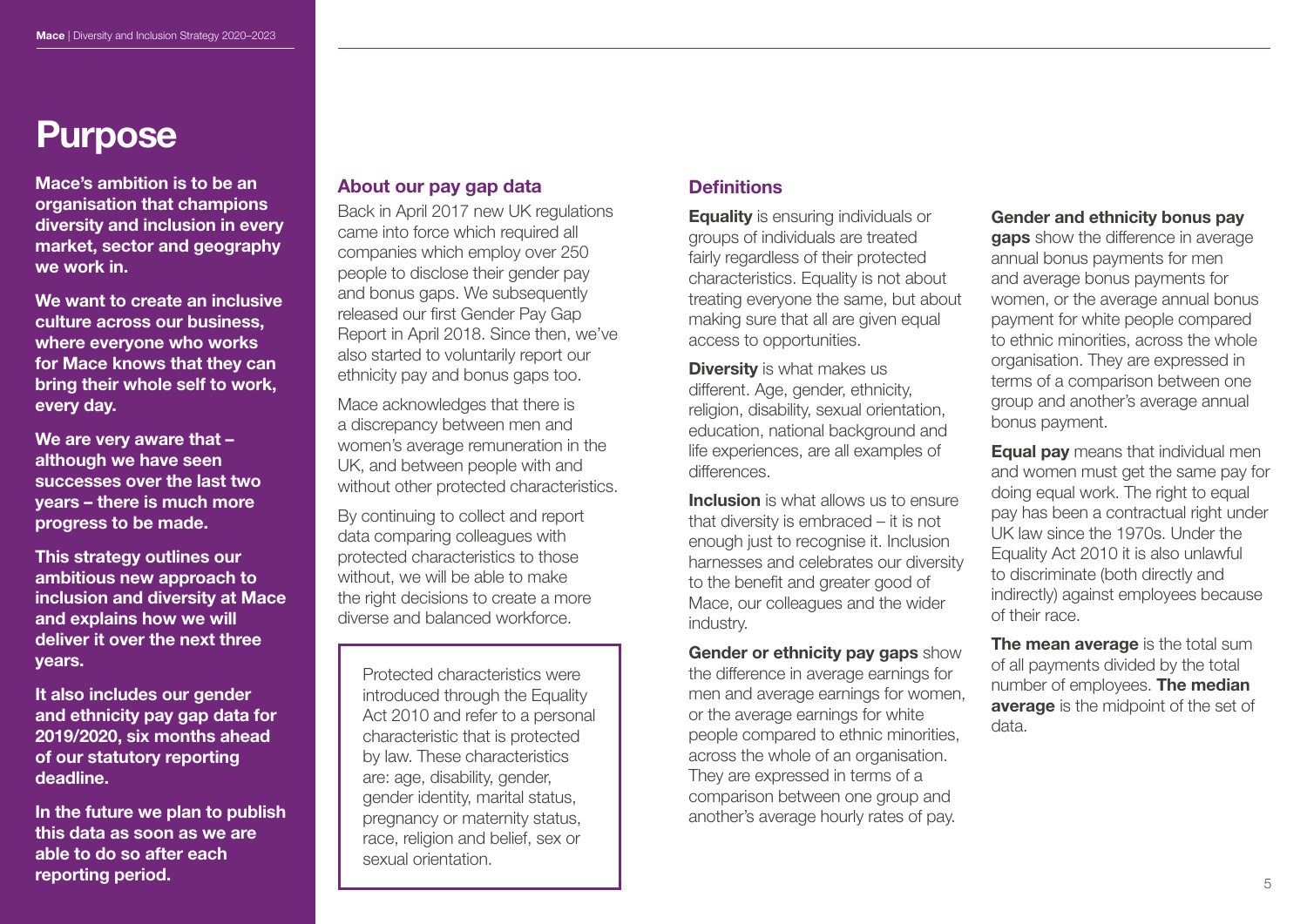Creating opportunities for our people to excel has always been one of our core values. These opportunities come in many forms, but irrespective of the opportunity, it's the people who seek them out and fully grasp them that benefit the most. There are few better ambassadors for this proactive approach than Phoebe Leach.

In 2017, having risen through the ranks at Mace, Phoebe was given the opportunity to lead a project to build an emergency school in response to the Grenfell Tower fire. After leading her team to success, Phoebe was nominated for a Women in Construction and Engineering (WICE) award, securing a place as a finalist among some of the most esteemed women in our industry.

With an eye on her next development opportunity, Phoebe enrolled onto Mace's Developing our Future programme, knowing that she would be completing the course during her maternity leave. Setting her expectations from the outset, she worked closely with the team to create a flexible system that allowed her to complete the course in a way that suited her unique needs.

The support I've received during my career at Mace has been tremendous. From the guidance given by Group Board members during my WICE submission to the understanding and flexibility that helped me continue my personal development during my maternity leave, Mace's people have been supporting me every step of the way. Most recently, I was given the opportunity to step up and lead our residential and regeneration project management and design team; it's a new challenge, but shows that you can still take parental leave, come back and continue to progress your career.

# PHOEBE LEACH ASSOCIATE DIRECTOR, CONSULTANCY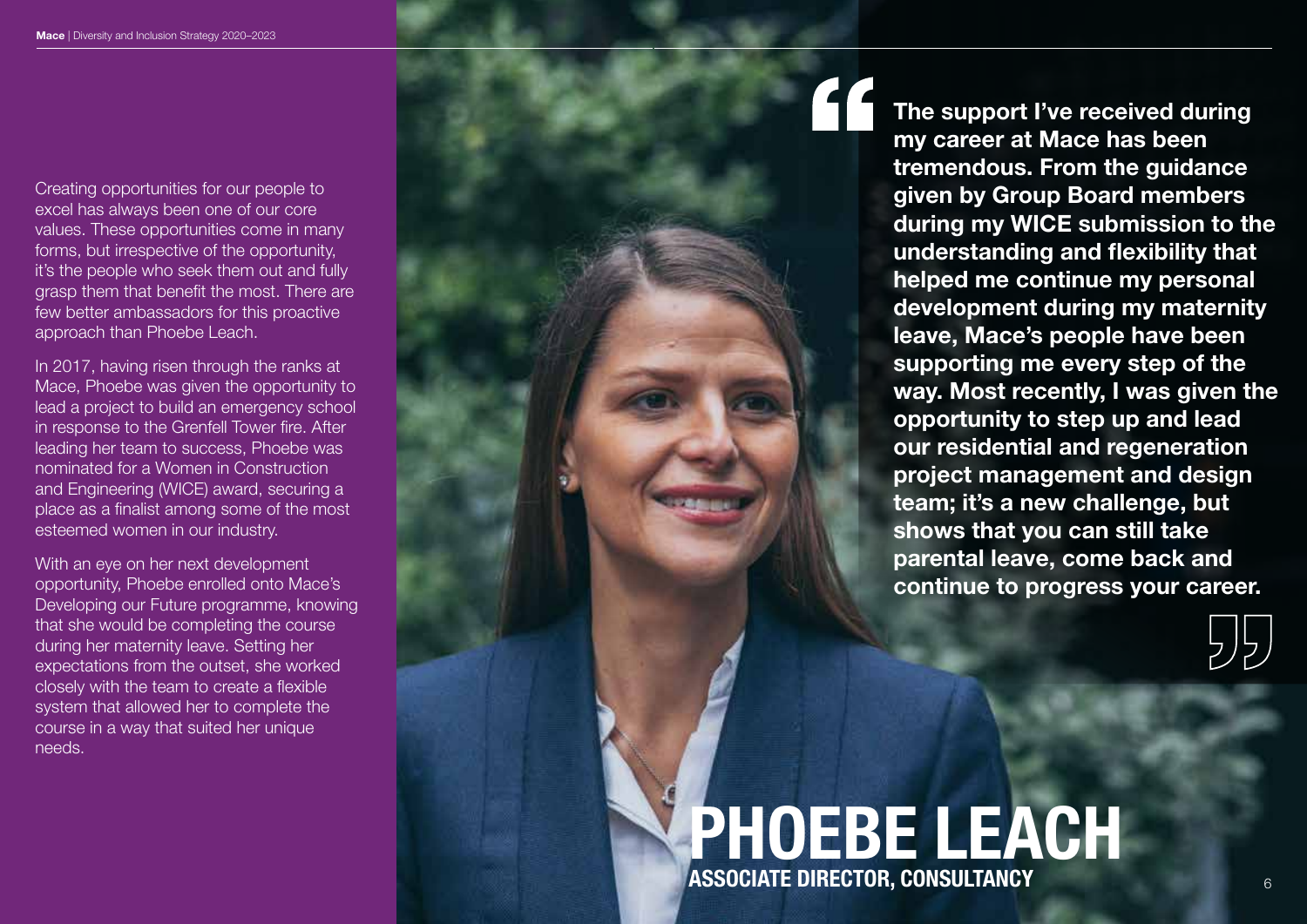I wanted to be part of a team that is authentic and true to what it delivers. As soon as I started my new role at Mace, I joined Mace's Pride at Mace network group and took a position in the group's steering committee. Being part of Pride at Mace has been important for me because I found a sense of friendship and real camaraderie. In an industry not yet well known for diversity, Mace is placing diversity, inclusion and authenticity right at the heart of what we're doing.

# RACHEL THOMAS ASSOCIATE DIRECTOR, HEALTH, SAFETY & WELLBEING



Seeking an opportunity at a company that values diversity and equality, Rachel Thomas joined the Health, Safety & Wellbeing team at Mace in the Spring of 2018. Initially wanting to move away from the built environment industry, Rachel was drawn back when it soon became clear that Mace was moving to challenge biases and empower the LGBT+ community.

Now one of Mace's most praised health and safety specialists and works on some of the UK's most complex construction projects, Rachel opens up the conversation to encourage inclusivity and promote the benefits of diversity.

Taking on a leading role in the Pride at Mace network, Rachel hopes that people across Mace can find a safe harbour in the network group and are given the courage to be themselves. Rachel is a transgender woman and having a network of support at Mace helped her through an important part of her journey. The Pride at Mace network has worked to create a platform to empower the LGBT+ community and helped everyone join the diversity conversation.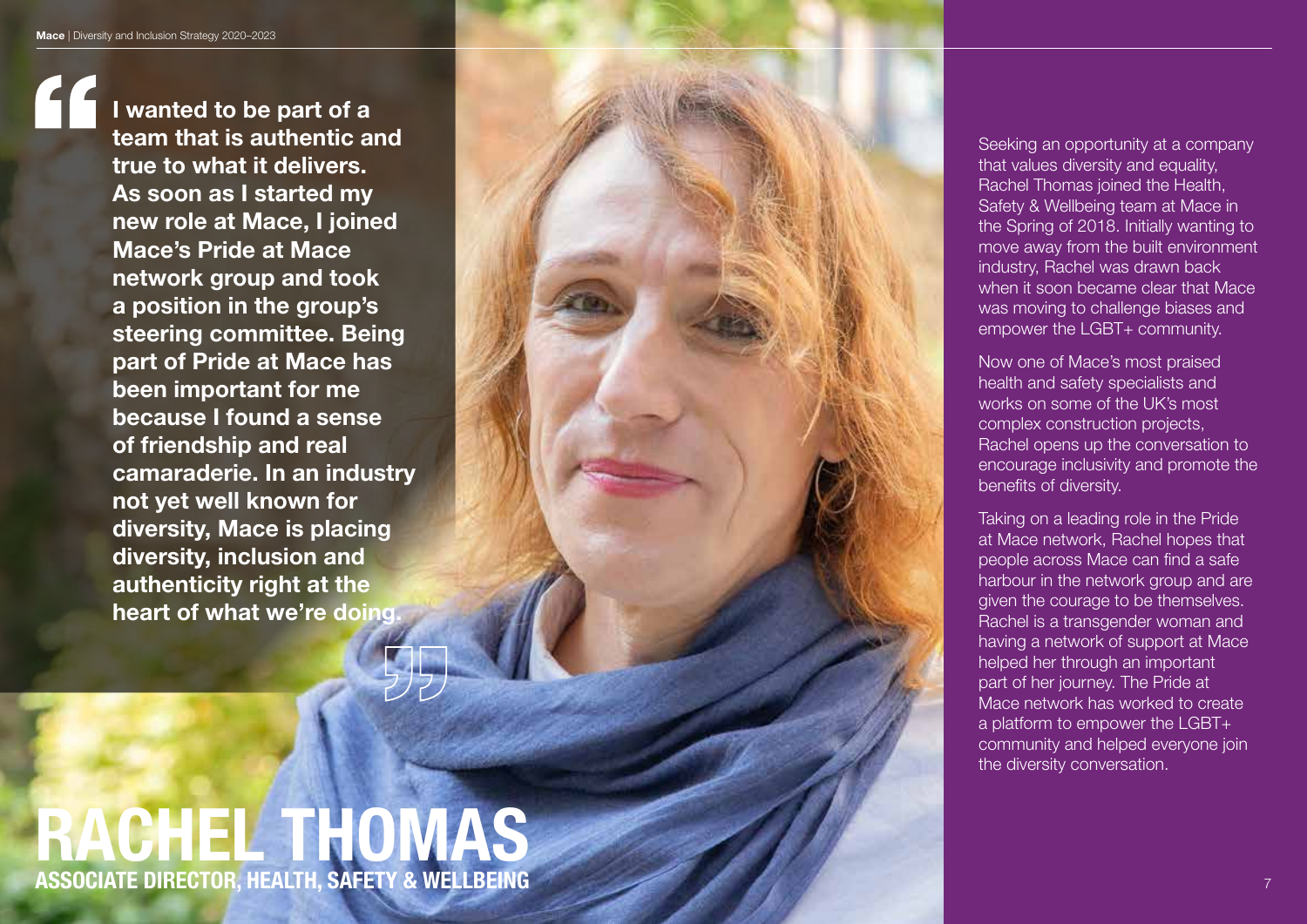# Our diversity and inclusion statement

Mace was founded in the pursuit of a better way – and that remains a core part of our DNA today. In order to be able to consistently deliver the world's most innovative and inspiring projects and programmes, we must be able to draw on a broad range of backgrounds, perspectives, thoughts, experiences and expertise.

To do that we must be the employer of choice and a great place to work. We want Mace to be an environment where the best and most talented people want to join, stay and develop their careers. That means we must ensure that equality, diversity and inclusion are a core part of how we operate at every level of the business – it cannot be a 'nice to have'.

Mace welcomes everyone who shares our Mace values, regardless of their age, belief, disability, ethnicity, gender identity, maternity status, marital status, pregnancy, religion, sex or sexual orientation. We must do everything we can to stamp out prejudice wherever we find it; and to ensure that every colleague feels empowered to be themselves every day.

It is not enough, however, just to aim to create a diverse and inclusive workplace at Mace itself. Our industry has long faced challenges attracting a diverse range of candidates for roles – and so we must all work together collectively to improve the image of the entire global engineering and construction sector.

# Our diversity and inclusion leadership structure

Our 2022 Business Strategy outlines the plan for Mace to become a place where people thrive and meet their full potential, where different ideas are valued and rewarded.

Supporting our strategy is our Diversity and Inclusion Steering Committee, established in 2018, which plays a key role in driving change and fostering an inclusive environment for all.

#### THE MACE GROUP EXECUTIVE BOARD

Mace's Diversity and Inclusion Strategy is agreed and led by the Group Executive Board and overseen by Mark Reynolds, our Group Chief Executive.

#### PEOPLE AND TALENT BOARD

Mace's People and Talent Board is responsible for strategic oversight and governance of people matters at Mace, including the Diversity and Inclusion Strategy. It is chaired by Mark Holmes, our Deputy Chairman.

#### DIVERSITY AND INCLUSION STEERING COMMITTEE

Mace's Diversity and Inclusion Steering Committee meets every two months and is responsible for embedding the Mace Diversity and Inclusion Strategy. It monitors and evaluates progress on our objectives and reports back to the People and Talent Board. Membership includes the leaders of each of Mace's employee network groups, alongside leaders from each of our Engines.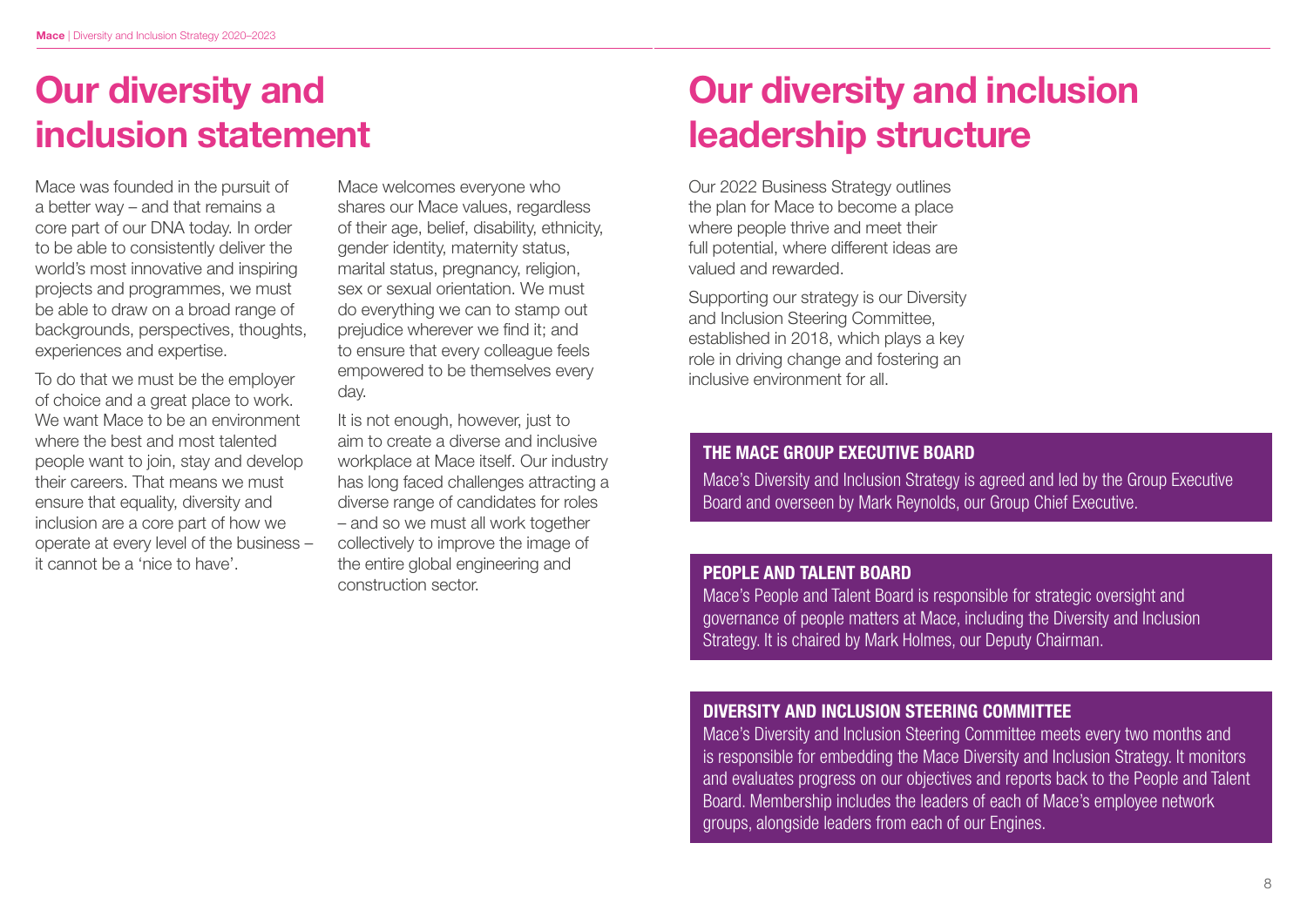Having joined Mace in 2013, Claudio has supported a number of iconic projects and clients to develop health, safety and wellbeing best practice. After gaining qualifications and progressing his career in London, when the opportunity arose, Claudio relocated to Atlanta, Georgia in 2017 with his husband, Barry.

Before his move to North America, Claudio had begun working with colleagues to start the Pride at Mace employee network. A passionate advocate for inclusion and diversity, Claudio has helped to grow the network to connect colleagues and allies across North America.

As well as improving behaviours and attitudes towards health, safety and wellbeing, Claudio has been collaborating with clients to rethink inclusion and diversity too, with some now inspired to create their own Pride networks for their people.

When I joined Mace, I always felt heard, seen and valued. I want our people, wherever they are based, to feel like they can bring their true selves to work and feel accepted for who they are. Through Pride at Mace, we're continuing that conversation and creating inclusive cultures across the business. Mace is leading the way, and not just supporting our people but our clients too, to see the value in diversity.

# CLAUDIO RISING SENIOR HEALTH, SAFETY & WELLBEING MANAGER, OPERATE 9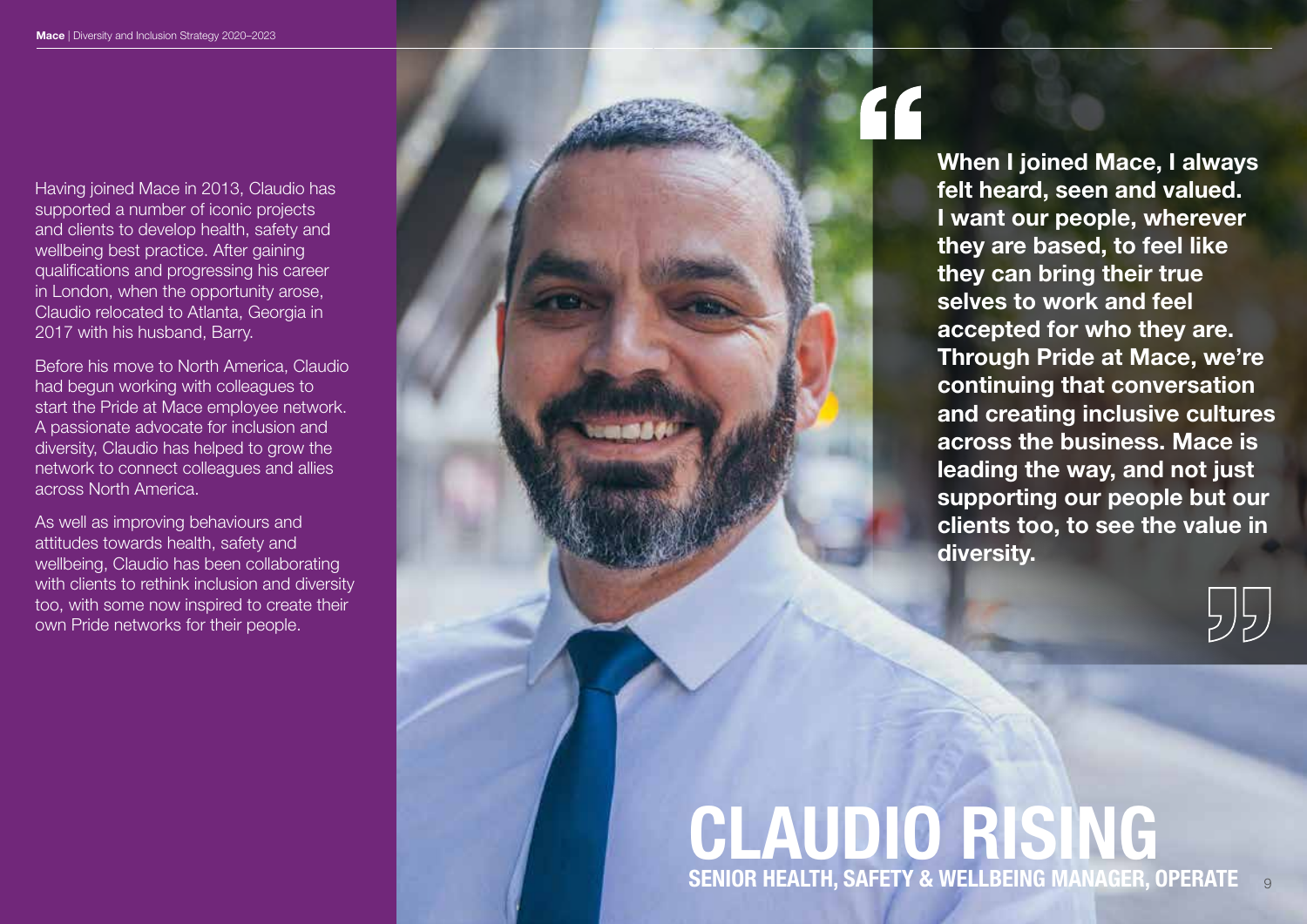# Our employee network groups

Alongside our leadership and strategy, we have a growing number of colleague-led network groups. Playing a vital role in creating an inclusive culture and environment, our established network groups give our people a voice to make change, as well as creating a community of like-minded individuals and allies to champion a different perspective.

Working together, our networks are all employee driven and diligent about making a positive impact. All sponsored and supported by a Group Board member, our networks create a space for our people to share their perspective and inform our decision making for the better. Together, they work to raise awareness, promote change and highlight the challenges our people can face in their day to day lives, inside and outside of work.

# **Illmace**

## Women at Mace

The Women at Mace network drives positive changes within the business to create an environment for women to succeed and achieve their full potential, remove the barriers to success and narrow the gender pay gap within Mace.

Women at Mace provides a forum to share experiences, knowledge and ideas to drive awareness and understanding of challenges that women can face. Raising the profile of the business benefits of having a gender balanced workforce, the network, champions role models and creates development and networking opportunities. Open to all colleagues regardless of sex or gender identity, the growing network is working closely with departments to ensure Mace is a place for women to thrive.

#### Pride at Mace

Established in September 2017, Pride at Mace was our first network, collaborating with the business to enhance our environment to enable LGBT+ employees to reach their full potential. Open to members of the LGBT+ community and allies. the network's vision is to build a progressive and inclusive workplace

where everyone can feel comfortable being themselves every day and to be proud of who they are.

Championing the LGBT+ agenda, Pride at Mace has created a thriving and growing community of allies and ambassadors across our global business. The network is creating a safe and welcoming environment for all employees who identify as LGBT+, and have most recently played a vital role in Mace joining the Stonewall Workplace Equality Index, Using insights from our Index results, Pride at Mace will continue to act as a voice for our LGBT+ employees and drive change by continuing to educate, raise awareness and up-skill our people.

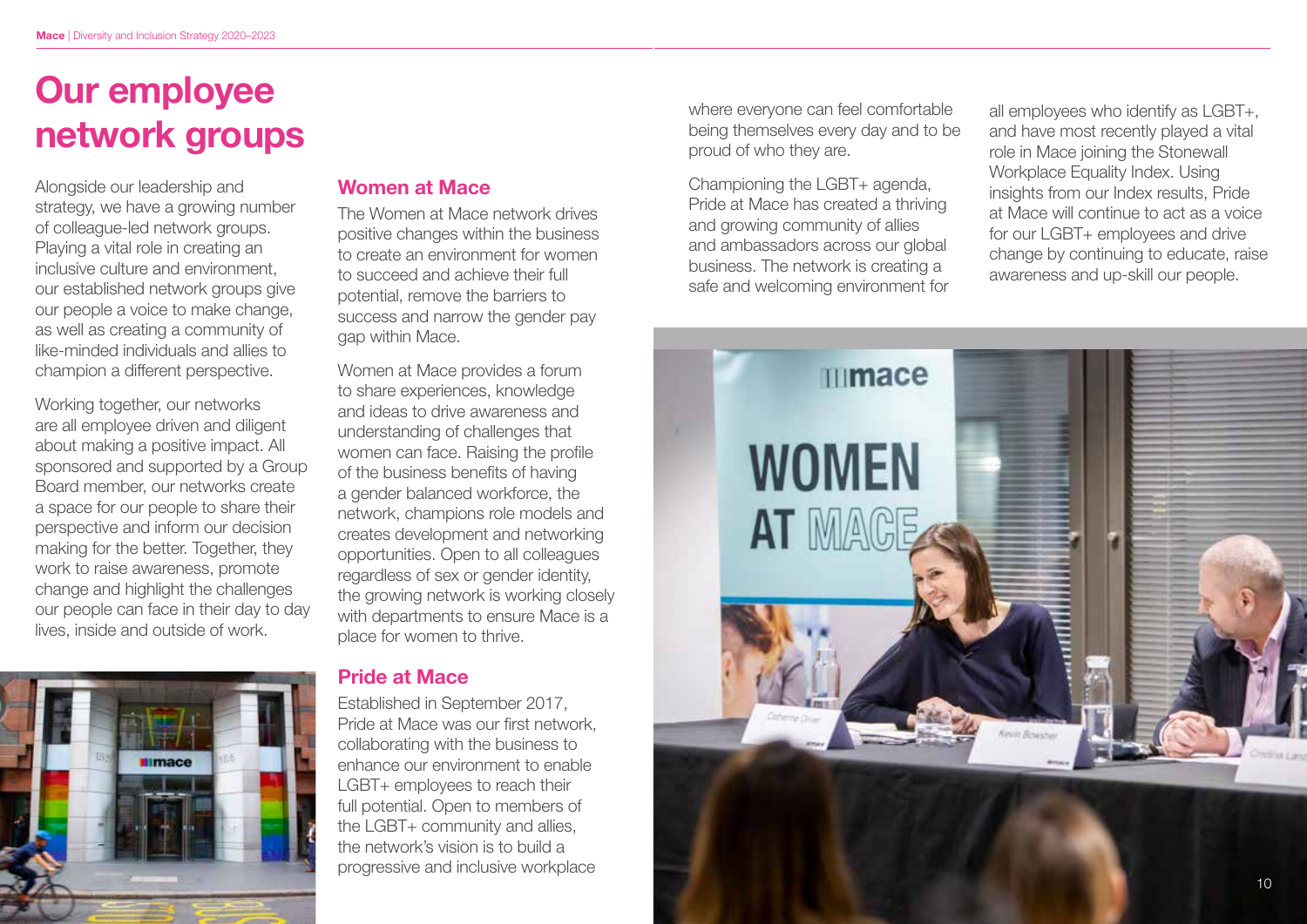# Ethnic Diversity and Inclusion Network (EDIN)

EDIN aims to bring a range of Mace colleagues together, with the priority being to raise awareness of the challenges faced by different ethnic communities and nationalities, to provide support and to find solutions

to create a progressive workforce. EDIN helps to address barriers relating to racial equality and ethnic diversity and to challenge unconscious bias and behaviours to encourage a more inclusive environment for all.



EDIN celebrates the ethno-cultural backgrounds of all our people so we can all be our authentic selves, both professionally and personally, with zero tolerance of discrimination against race, ethnic origins or nationality.

In light of recent events across the globe, the network has chaired several successful Mace discussion events, titled 'Loud and Clear', where our people of different races, nationalities and ethnicities can be seen, heard, recognised and supported by the Group Board. Collaborating within the business, our supply chain partners and wider industry, the network aims to create a more accepting industry of different cultures, while embracing the skills and knowledge that people of different backgrounds can bring to the table.

## Enabled at Mace

Our newest network, Enabled at Mace formed in early 2020 to raise awareness and remove barriers around disability, neurodiversity and other impairments. Welcoming those with and without impairments, carers and allies, the network provides a platform for its members to influence our business culture to create an accessible, supportive and inclusive workplace for all.

The network has clear goals and objectives to support current and future colleagues to reach their full

potential and remove any barriers they may face. This year, Enabled are focusing on increasing the awareness of, and educating us all, on dyslexia and hearing loss so that we can all better support our colleagues.

# Mace Military Network

The network was originally formed to create a social space for our growing community of ex-military and Reservist colleagues. Now, it provides a dedicated support structure for colleagues, while also raising the profile of military skills and experience across the business.

We're incredibly proud of our growing ex-military community and are committed to supporting and valuing veterans, Reservists and our Cadet Force volunteers. The skill of those with military backgrounds is unique. bringing a new perspective of ideas and experiences to Mace.

From signing the Armed Forces Covenant to recently achieving the Defence Employer Recognition Scheme (ERS) Gold standard, the Mace Military Network has been a driving force in offering support and guidance to the wider military and veteran's community based on personal experiences and helping new starters make the transition to civilian life.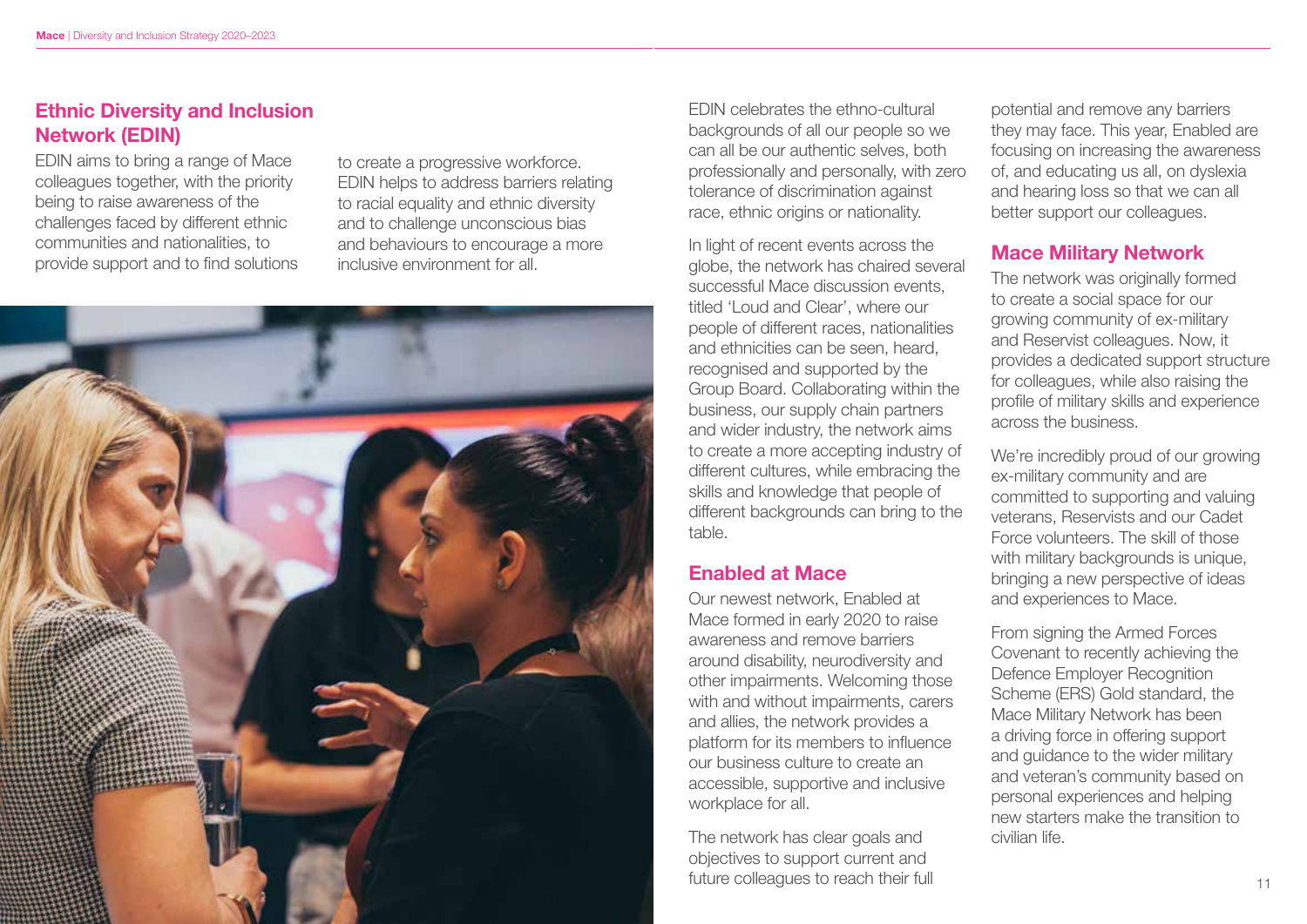$\mathbf{C}$ 

When we were first sharing ideas about establishing a diversity network, I was overwhelmed with the positive response from my colleagues and senior leaders. I knew that this was going to be a longterm commitment and that change doesn't happen overnight, but I'm incredibly proud of the progress we've made and the positive impact we're having across Mace and the industry.

# JIGNESH PATEL ASSISTANT PROJECT MANAGER, CONSULTANCY

Jignesh Patel first joined the Mace team through an industrial placement year whilst studying at UCL. He later came back onto our Graduate Development Programme, and through his passion and commitment, is now an Assistant Project Manager in Mace's Public Estates team working on some of the UK's most ambitious public projects and programmes.

But hard work and dedication to his projects is not everything that Jignesh is achieving every day at Mace. He sits on the committee of the wellestablished Ethic Diversity Inclusion Network (EDIN), a group that supports and opens up the conversation about diversity in construction.

Jignesh worked with a passionate team of employees to set up the network in 2018, setting out a vision, a clear strategy and objectives. Alongside the other founding members of the network, they have been empowered to break down barriers to diversity, challenge unconscious bias and encourage everyone to act inclusively.

Jignesh is at the forefront of helping to transform Mace as a company that works for everybody, bringing a forward-looking and innovate approach to the network, as well as the way in which he delivers his projects. His ambitions make him a role model and an inspiring young leader for others.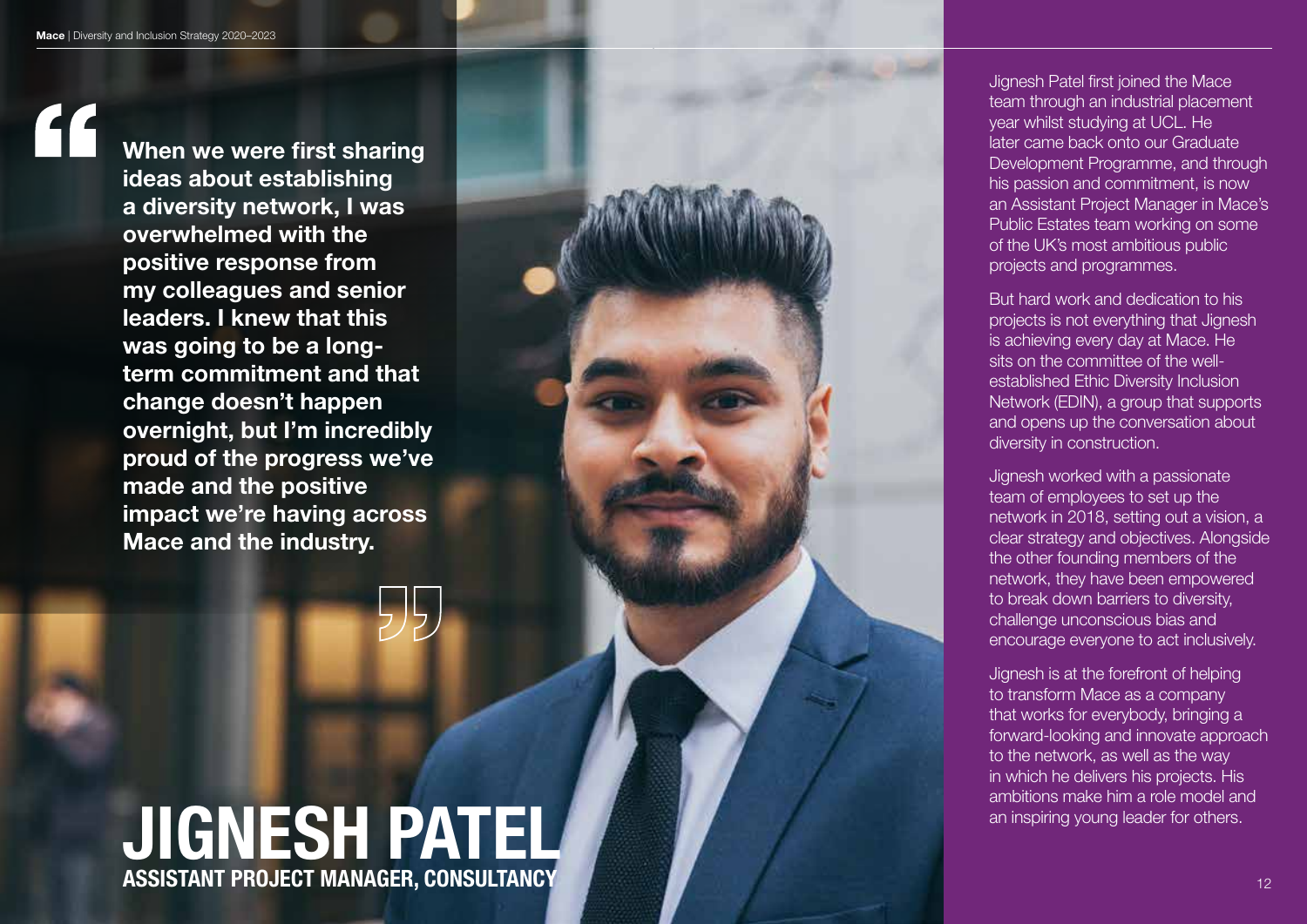After graduating from university when the recession hit, William found himself at the gates of the Royal Military Academy in Sandhurst, where he trained to become an Officer in the Royal Engineers.

His military career saw him take on intensive leadership training, leading troops in Kenya, Canada, Jordan, Germany, Afghanistan and more. After numerous deployments and having served across the world, William wrapped up his career as a Captain at the Royal School of Military Engineering.

Finding a new career as a civilian was challenge, where William noticed the lack of support in industry for ex-military personnel. In his job search, it became increasingly important to be working for a company he could believe in and be proud of.

Upon joining Mace, it became apparent how valuable and transferrable his leadership skills and training would be. After joining Mace, William and others created the military network, initially as a social network. Since then, Mace's Military network has evolved to become a dedicated support network to help new starters make the transition to civilian life, as well as hosting charity events and supporting Mace to continue to raise the bar, recently being awarded the Defence Employer Recognition Scheme (ERS) Gold Award from the Ministry of Defence.



My transition to civilian life wasn't as straight forward as I had anticipated – which is exactly why I created the network to help others on that journey. I wanted to push Mace to see the value in exmilitary personnel, as well as provide a platform to support others. Now, we're a growing network with awards and successes under our belt, but most importantly, we're championing the diversity of thought, where different backgrounds, ideas and experiences are valued

# WILLIAM JARRETT-KERR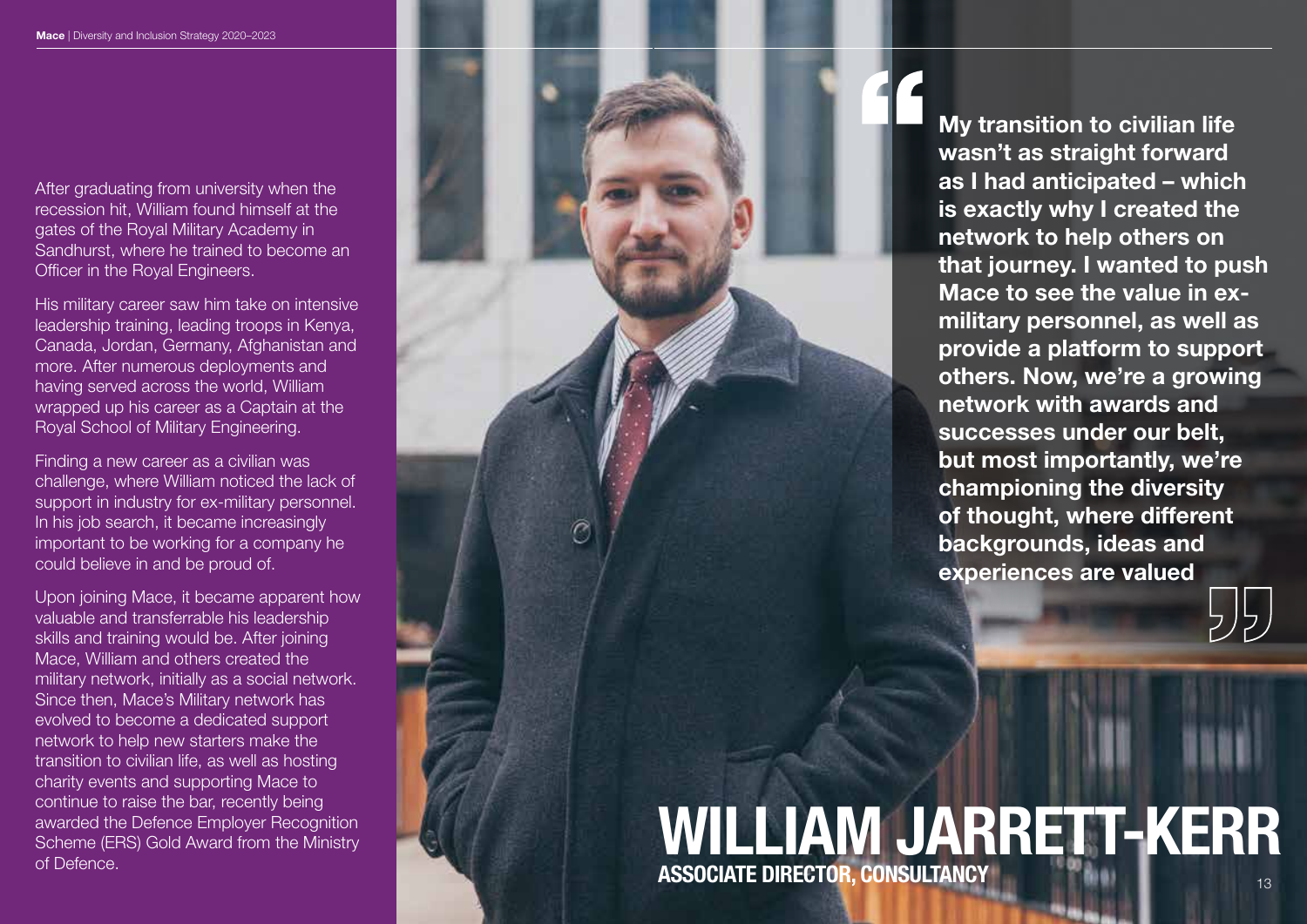In this report we highlight the key activities that are already taking place across the business to address diversity and inclusion. Over the next 12 months, we are introducing several new commitments to ensure we continue to make progress on diversity and inclusion and realise our ambitions.

Since 2018 we have significantly increased our efforts to understand our challenges and design our approach to tackling these. We've listened, learnt and have developed a comprehensive strategy and action plan to create a balanced and diverse workforce.

Our refreshed three-year Diversity and Inclusion strategy has a number of strategic aims, informing the six pillars that guide and build our work towards creating an inclusive environment where everyone can be their authentic self and reach their full potential.

- Become an industry leader and influencer to create an exceptional end to end experience for our current and future colleagues.
- Work collaboratively with our partners to promote diversity and inclusion in the places we deliver our services.
- Improve our diversity and inclusion capability for our people and create robust and transparent processes, policies and systems across Mace.
- Use evidenced based insights. data and experience to progress our diversity and inclusion commitments.
- Recognise the importance of allies in making the transition to a more inclusive Mace.

Creating a truly diverse and inclusive workforce is at the top of our agenda. Not only will it support greater understanding, broader and more agile thinking, it will create stronger, more productive relationships between colleagues and with our clients – helping us build a better perspective.

We want to engage, develop and inspire all our people regardless of age, gender, ethnicity, sexuality or disability. Creating a diverse workforce and an inclusive environment isn't just the right thing to do, it benefits all our people and our bottom line. Building on current achievements and future commitments, we are moving in the right direction and have made significant progress in developing our strategy and delivering against our goals – but there is still more to be done.

## Pillar 1: One Mace team – recruit and develop

We will continue to build a 'One Mace' team of world-class diverse talent, eliminating bias at every stage of the recruitment process and investing in developing all of our talent.

#### We will do so by:

- Auditing each stage of talent management to ensure equality, diversity and inclusivity
- Attracting, hiring and inspiring the best diverse and talented team

#### Our 2020–2021 actions and measures:

- Audit, develop and improve our recruitment processes in full to eliminate bias at every stage
- Audit, develop and improve our talent management process to eliminate bias at every stage
- Support our recruitment and talent teams through enhanced anti-discrimination and disability awareness training
- Develop and implement a disability recruitment action plan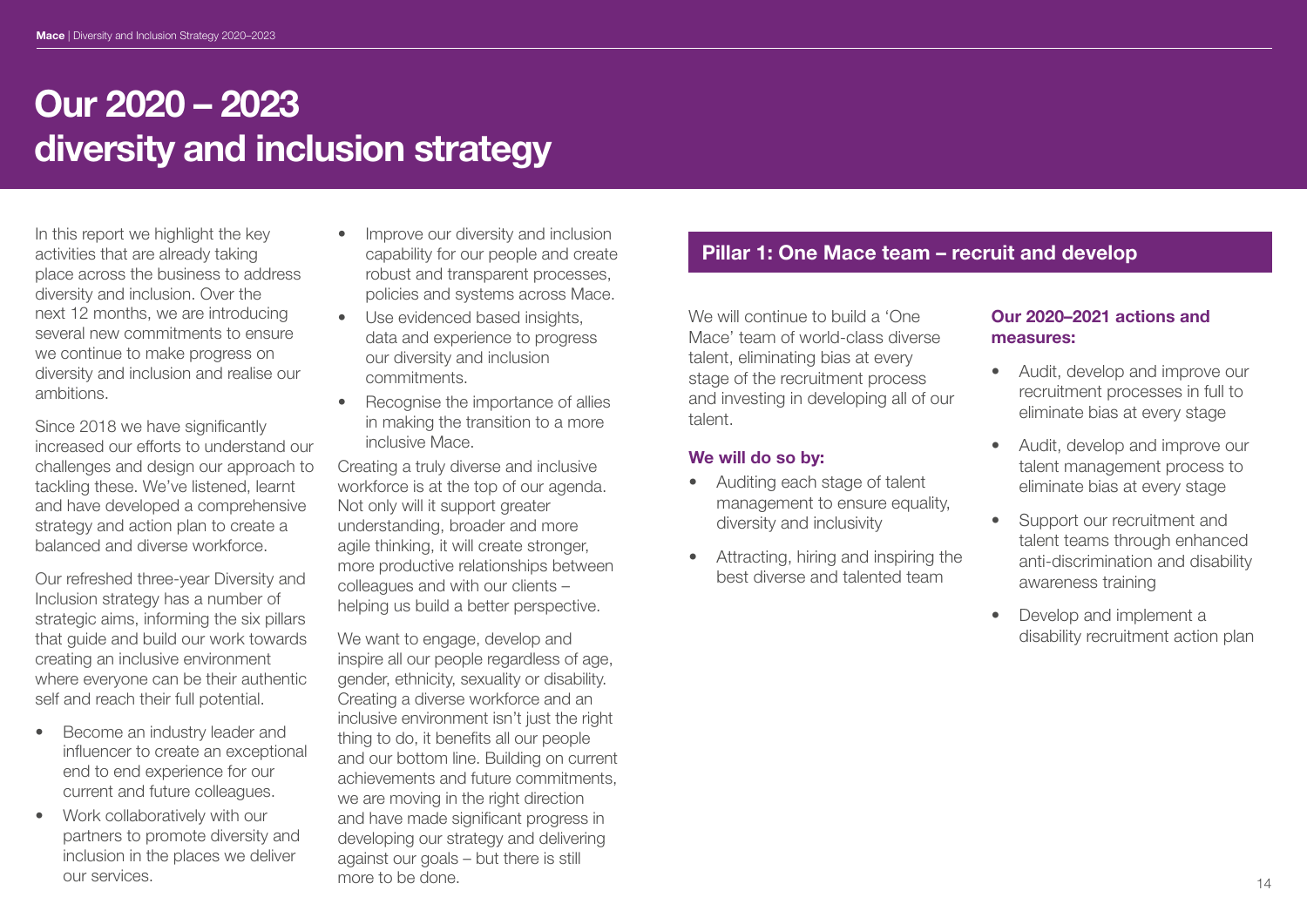We will inspire our leaders to deliver our purpose and live our values; ensuring that Mace's leadership culture has diversity and inclusion at its core.

#### We will do so by:

- Consistently using our Behaviours for Success framework to promote inclusivity and outstanding performance
- Ensuring Mace is a great place for all to work and develop

#### Our 2020–2021 actions and measures:

- Everyone at Mace must have annual SMART inclusive objectives set as part of their performance review
- All people leaders will have access to inclusive leadership and mentoring development opportunities
- Our most senior leaders will be accountable for delivering success – our balance scorecards will include the measures outlined in Pillar 4 – targets

# Pillar 2: Inclusive leadership **Pillar 2: Inclusive leadership** Pillar 3: Operational excellence

We will set the foundations for our people to thrive through antidiscriminatory and inclusive policies, process and operations.

#### We will do so by:

- Auditing and taking action to ensure application and outcomes of our policies, processes and systems are free of bias
- Ensuring all colleagues are seen, heard and recognised so they have a great Mace experience

#### Our 2020–2021 actions and measures:

- Launch a data collection campaign to gather rich data to establish our equality, diversity and inclusion baseline
- Launch a business-wide review and analysis of:
	- Our policies and procedures
	- **Existing HR tools and systems**
	- Our employee relations data, decisions and outputs

• All HR inputs throughout the Mace employee lifecycle

As we work to inspire future generations and continuously develop our culture, we must firstly have the foundations in place to support our people to thrive. In this pillar, we're taking it back to basics by re-evaluating our policies and processes, tools and systems we have in place to ensure we can become the industry leader that we aspire to be.

If bias or potential for bias is found, all outputs will be reviewed, with clear development plans created and actioned to make improvement and eliminate bias.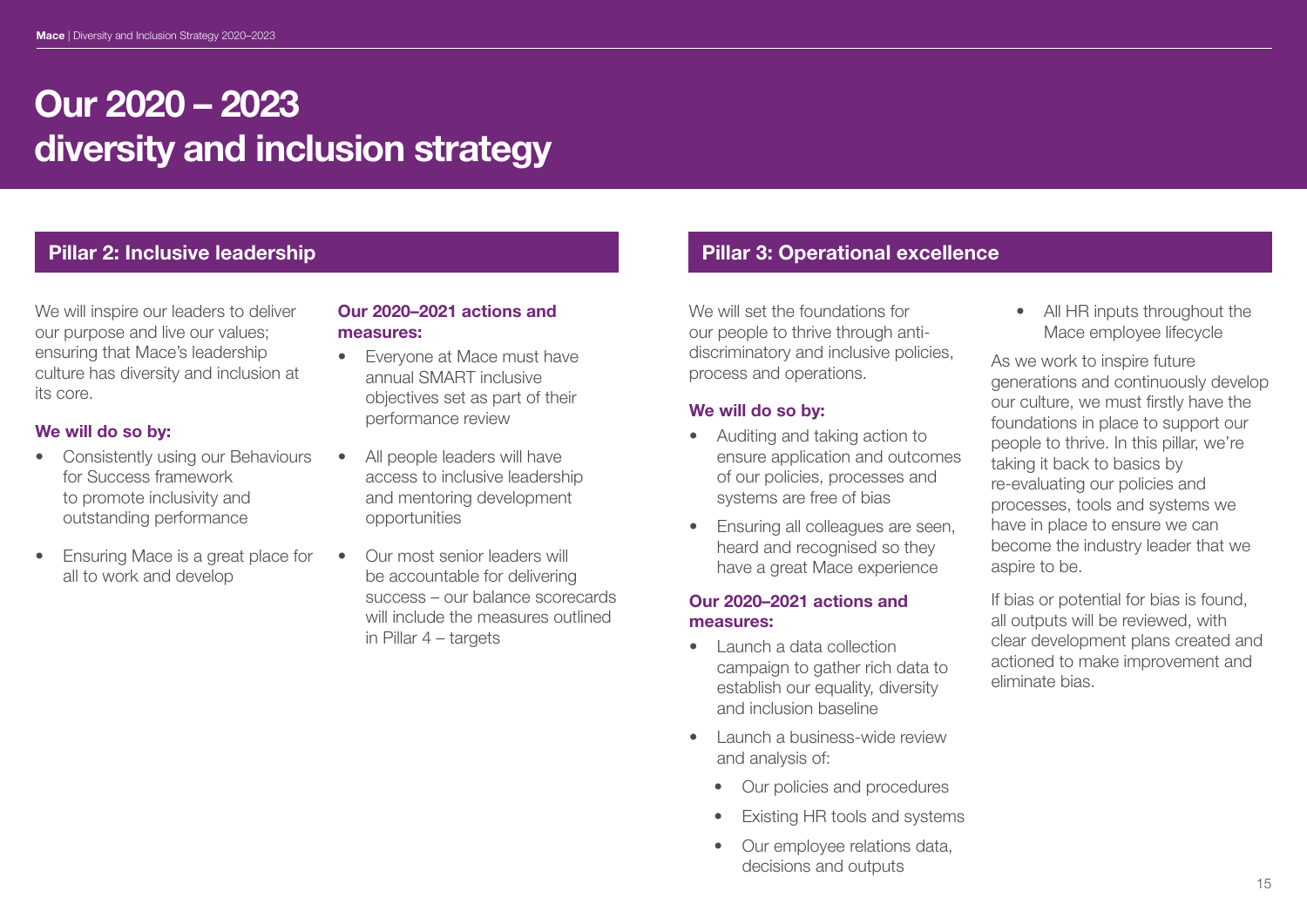We will use our data and key business metrics to drive and embed ambitious diversity and inclusion standards across Mace.

#### We will do so by:

- Adopting targets that are ambitious, regularly reviewed and reported
- Taking values-led actions to achieve our KPIs
- Using insights to continuously improve performance

#### Our 2020–2021 actions and measures:

- Improve our gender and ethnicity pay gap by at least 10% year on year
- Once we have established our baseline data, in year 1, we will:
	- Increase the number of employees who identify as disabled by baseline +10%
	- Increase the number of new hires from black and ethnic minority backgrounds by baseline +10%
- Improve our gender diversity by increasing the number of female new hires by baseline  $+10%$
- Increase diversity at our most senior levels by increasing the number of diverse new hires at Associate Director grade and above by baseline +15%

The first step we must take is to establish our baselines and for that we need data. Currently, our Mace team choose voluntarily whether or not to disclose personal information, such as ethnicity, disability or sexuality. To refine our strategy and actions, we must find ways to improve the ways in which we capture this data.

Using these insights, throughout 2020 – 2021, we will be assessing all of our company policies, procedures and systems to enable the business better to support all employees with effective processes that use inclusive language and are free of bias.

# Pillar 4: Targets **Pillar 4: Targets** Pillar 5: People and culture

We will develop our people, behaviours and culture to become a recognised employer of choice for equality, diversity and inclusion.

#### We will do so by:

- Ensuring all our colleagues are seen, heard and valued
- Identifying and developing diverse outstanding talent
- Creating exceptional employee experiences to attract and retain diverse talent

#### Our 2020–2021 actions and measures:

- Make progress and meet our targets and measures, as set out in Pillar 4
- Improve our annual engagement survey results and Net Promoter Score (NPS) year on year
- Gain and maintain accreditations in equality, diversity and inclusion recognised industry standards, reporting progress through our governance channels

Our one Mace team have knowledge and experience and they also all bring their unique perspective and ambition. Mace people share a common drive to succeed, an enthusiasm for their work, and a passion for providing exceptional service to our clients and communities.

We have a growing number of employee network groups, playing a vital role in enhancing our inclusive environment. Our network groups provide support for our people, are working to raise awareness and remove any barriers that some colleagues may face.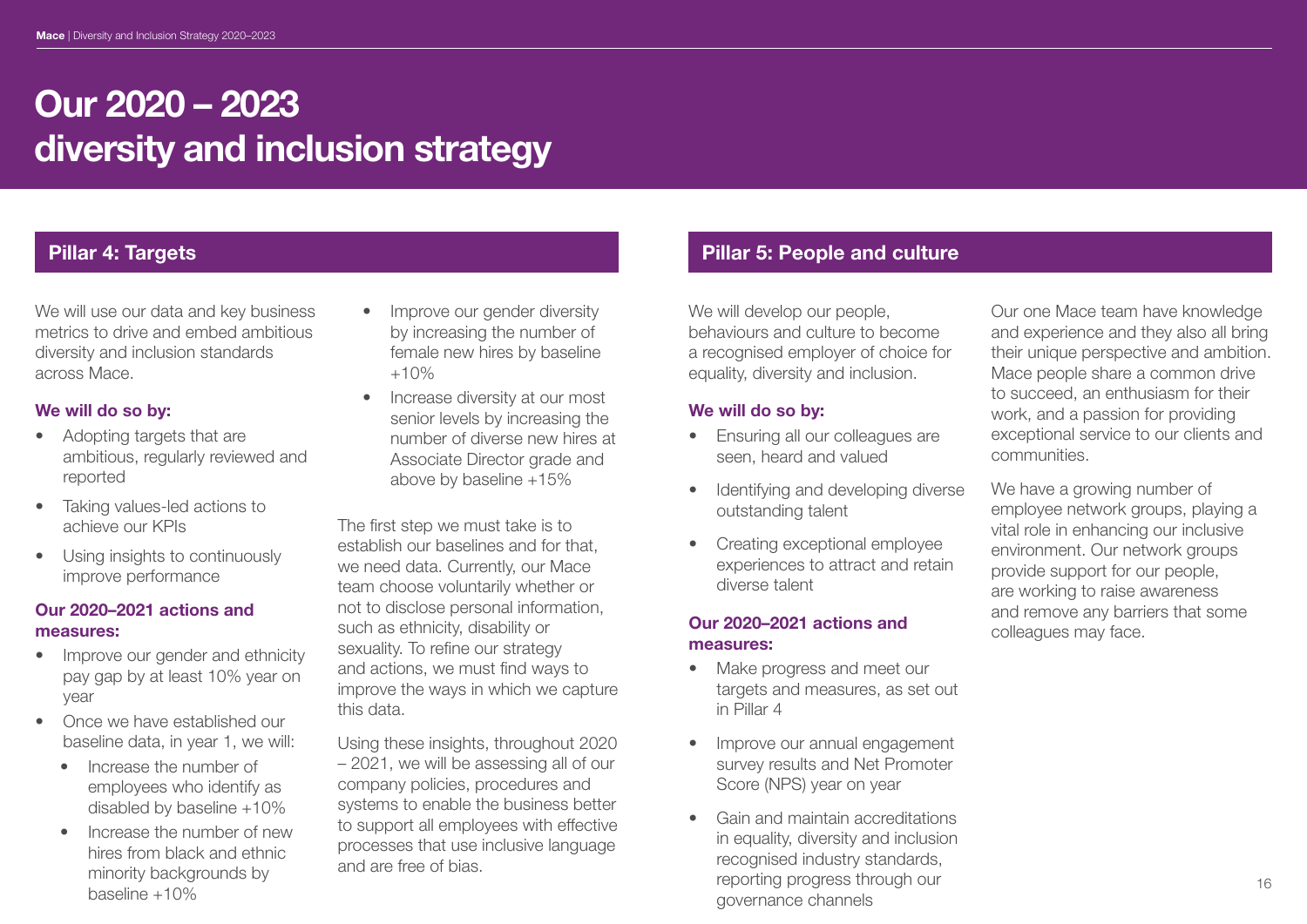# Pillar 6: Governance

We reinforce accountability and increase reporting through our diversity and inclusion governance structures.

#### We will do so by:

- Continuously monitoring and reviewing our progress through the Diversity and Inclusion Steering Committee and our People & Talent Board reporting to the Group Executive Board
- Supporting our leadership teams and Engines for Growth to outperform their balance scorecards and meet their diversity targets

#### Our 2020–2021 actions and measures:

- For all senior leadership hires at grade Associate Director and above, we will strive to have a diverse shortlist for interview
- As a minimum, we develop our preferred supplier lists (PSL) with recruitment organisations that are members of Recruitment & Employment Confederation (REC) and can demonstrate evidence of strong equality, inclusion and diversity practices
- Improve our standing in the Stonewall UK Workplace Equality Index
- Maintain our Disability Confident employer status
- Maintain our Race at Work Charter status

UNDERPINNING OUR SIX PILLARS IS COMMUNICATION – IN WHICH WE CREATE ENGAGING, ACCESSIBLE AND INCLUSIVE COMMUNICATIONS THAT WELCOME AND INSPIRE ALL OUR PEOPLE TO BE THE BEST WE CAN BE.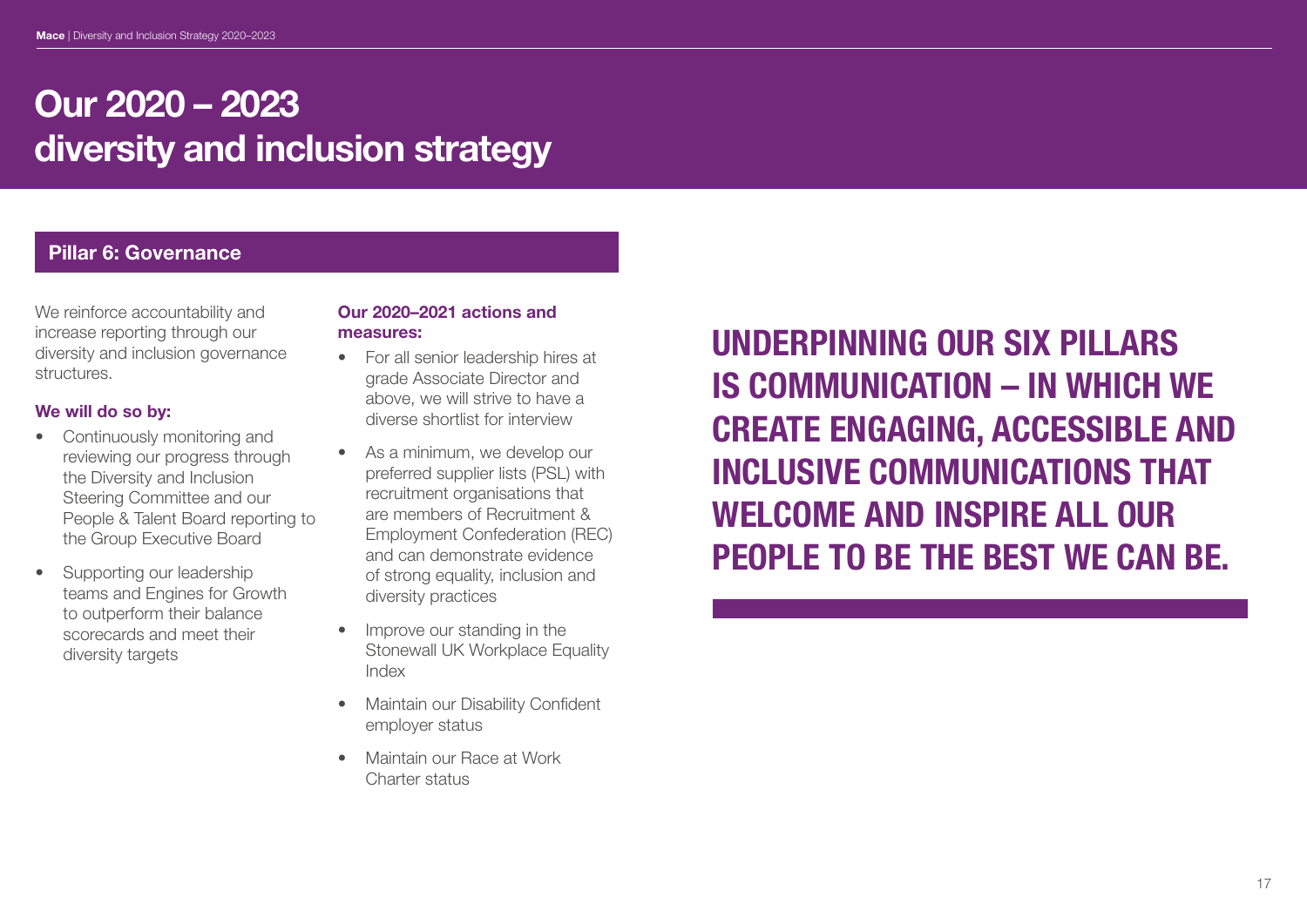Everyone's experience of dyslexia is different, and it's a hidden disability that others can't always see. Until fairly recently, I didn't even know I had it myself. I left the military and joined Mace to seek new challenges, and work on projects with a lasting legacy – and through my involvement with Enabled at Mace, I'm proud to be paving the way to normalise technology and tools that can supports others like myself, removing the stigma of disabilities and impairments.

# ADAM COOPER SENIOR PROJECT MANAGER, CONSULTANCY And the state of the state of the state of the state of the state of the state of the state of the state of the state of the state of the state of the state of the state of the state of

5月.



Acting inclusively is one of our core behaviours at Mace, and Adam is certainly a role model for championing it.

Adam's passion for diversity and inclusion first sparked whilst in the British Army serving as a Royal Engineer, deployed to different territories across the world. As well as gaining qualifications, a degree and a Masters in his time in the military, he also became an advocate for inclusivity, acting as an Equality, Diversity and Inclusion Advisor.

It was whilst studying that Adam discovered he was dyslexic. Dyslexia is a permanent condition that affects how people learn to read, spell or write, but this never held Adam back.

Recently connecting with our disability network, Enabled at Mace, Adam has found technology that supports him in his role at Mace. Alongside the network, Adam is now working to learn more about dyslexia and continue to uncover innovative technology and tools that can help support others too.

Enabled at Mace's aim is to create a truly accessible and inclusive workplace, and with the help of champions like Adam, that vision will be realised.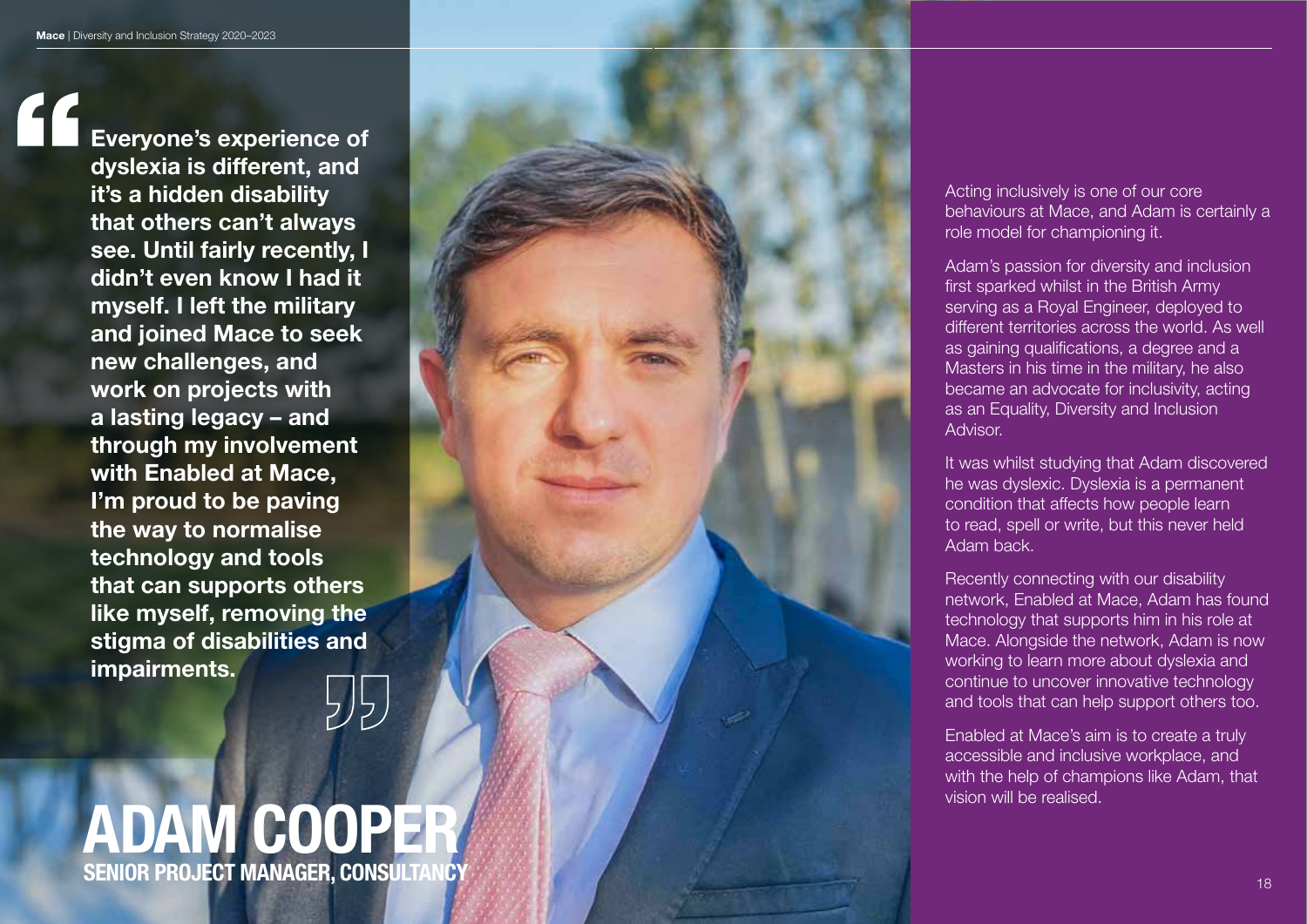# **Celebrating** success

At Mace we are very aware that there is still more work to do to create a more inclusive and diverse environment, both in our company and the wider sector. We believe that we have come a long way in the last three years and we have a lot to celebrate:

# Memberships and awards

In 2019 we became Stonewall Diversity Champions, and undertook their Workplace Equality Index assessment, leaping into the Top 150 with our first submission. This is a great achievement and has given us areas of focus for the coming year to breakdown any barriers our LGBT+ employees may face.

Alongside this, we have also recently been named as a Top 10 employer by the 2020 British LGBT Awards, the only company from our industry currently in the Top 10.

This year, we joined the UK Government Disability Confident Scheme to committed status and were also awarded the Defence Employer Recognition Scheme (ERS) Gold Award from the Ministry of Defence. Most recently, we gained our Race at Work Charter status, all of which reaffirm our commitments and further ignite our future aspirations.

#### Our policies

We are conscious that some of our policies require a review, which is one of our commitments for 2020–2021. We have already addressed some of the gaps, including the introduction of a policy regarding reasonable adjustments and a transitioning at work policy.

## Our talent pipeline

In 2019, we signed the UK Government Social Mobility Pledge, representing our commitment to increasing opportunities and mobility for people from disadvantaged backgrounds across the UK.

We're already seeing a positive increase in our graduate and apprenticeship intake to become more socially mobile. We hope that by increasing our outreach and by eliminating barriers in our recruitment processes, we can continue to inspire, nurture and support young talent within the industry.

We have a breadth of development and training opportunities for our people, including our successful executive development programmes to develop our future leaders, in which 45% of our recent cohort was female.

Our Women of the Futures programme focusses on enabling our top female talent to unlock their full potential. Since its launch, over half of the participants have been promoted.

## Our communication and engagement

We work hard to ensure that Mace's communications and engagement approach is inclusive. This is reflected both in our day to day communications; both internally and externally; as well as providing a regular focus on our diversity and inclusion activity.

Our networks play a key role in engaging with our people on these issues. Throughout the year we celebrate awareness days across Mace, working to educate colleagues and share personal stories.

# Our culture and training

Last year, we launched our Behaviours for Success framework to the business. This guides the expectations of us all in not just what we do, but how we do it. One of our core behaviours is 'acts inclusively', setting the standard that everyone is treated with respect, in a fair and consistent manner.

Our award-winning mandatory Mace Manager development programme is designed to support our managers to lead, develop and inspire their teams. The programme is continuously revised to reflect best practice and includes a greater emphasis on inclusive leadership.

# Our supply chain

To create a legacy for the communities we live and work in, we are proactively increasing our outreach to our clients, supply chain and partners to share our knowledge and experiences.

So far, we've supported a supply chain partner to launch their own LGBT+ community network and hope to increase our knowledge sharing in the future.

# Talent acquisition

Our divisional CEOs have oversight of all new offers of employment and internal promotions within their divisions and are fully supportive of the drive to create a more diverse pipeline of great talent. Although this is a longer-term challenge, we're making steps in the right direction to bring more women and diversification into the industry.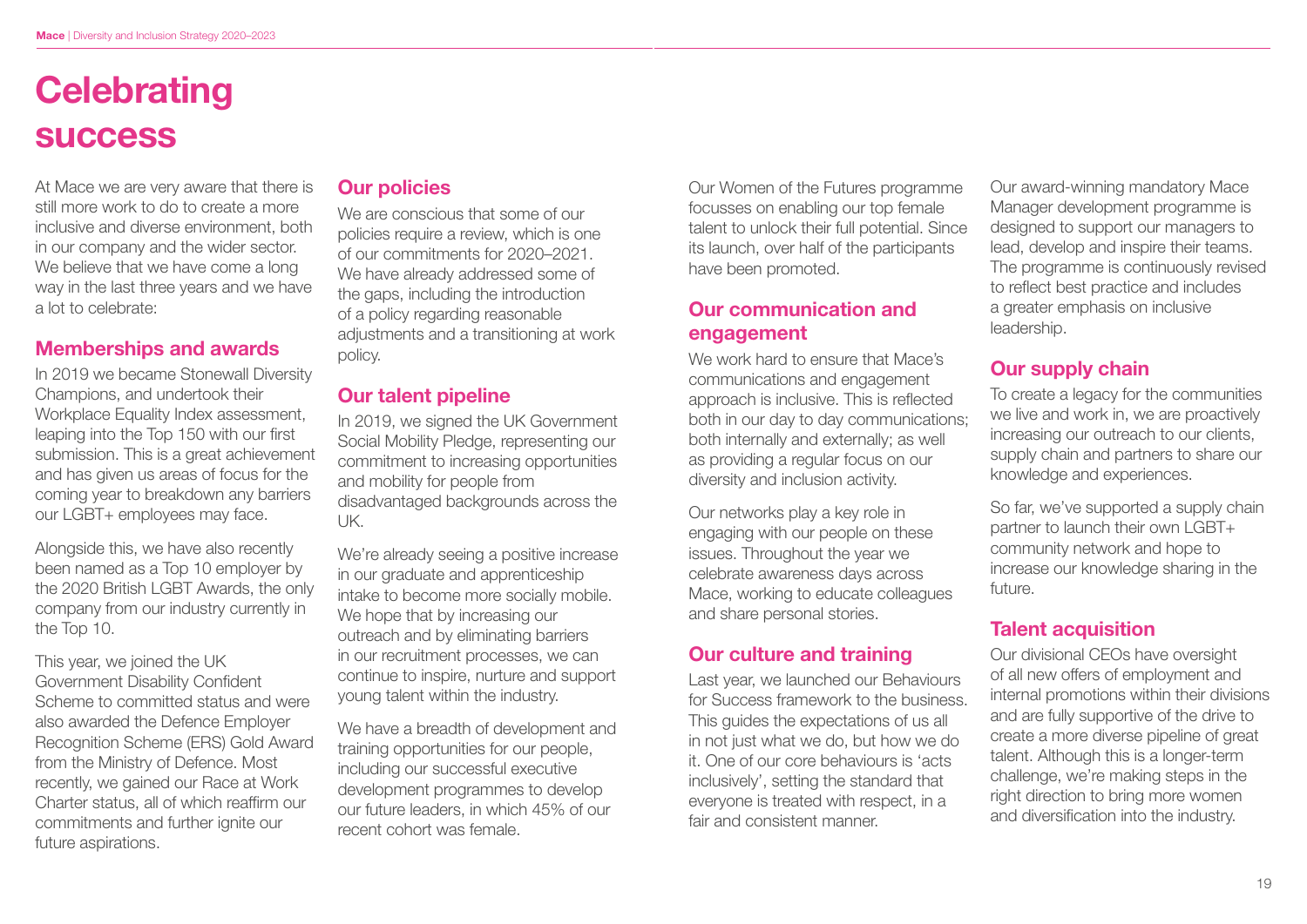# What our 2019–2020 pay gap data tells us

We are publishing this year's pay gap data six months in advance of our statutory reporting deadline. In the future, we will aim to publish it as soon as possible each year to provide an up to date view of our progress.

This year, our mean gender pay gap was 34.7%, a noticeable improvement on last year's results of 37.3%. Our historic data shows that we have not moved the dial significantly in the last three years; but this is nevertheless a step in the right direction.

We have also seen the number of women at Mace increase, now accounting for 30.7% of our workforce in the UK, up from 29% in 2018–19. This is incremental progress, but it sets a clear foundation to build on in the future.

The number of women joining our Graduate Development Programme now stands at 38%, with women also representing 37% of our Apprentice and Trainee intake, which is an increase on previous years. Women also accounted for 34% of all promotions last year, up from 32% in 2018–19, and we've seen an increase in the representation of women in our upper quartiles.

Increasing the number of women and diversifying our senior leadership across the business is a key piece of the puzzle in creating a gender balanced workforce. By continuing to invest in future generations and emerging talent, we hope to see a steady increase in the number of talented women and individuals starting and continuing to develop their careers with us.

As a result of the global coronavirus pandemic, this year Mace made the difficult decision not to pay annual bonuses to our colleagues. We know how much this has impacted our people, but it was a necessary action to ensure the business remained resilient against the effects of the pandemic.

The data shows that our mean bonus gap has increased to 66.48% from 61.6% compared to last year. however, due to low percentage of people receiving a bonus this provides limited insight.

As well as our gender pay gap, this is the third year we are voluntarily sharing our ethnicity pay and bonus gap data. There is a much smaller gap for the ethnicity pay gap compared to that recorded for gender. This year, our mean ethnicity pay gap has reduced to 24.4%, and our median gap remains closely the same at 27.7%.

Our ethnicity pay gap is a result of a limited diversity across the more senior roles at Mace. As well as a focused effort on ensuring we recruit women onto our emerging talent programmes, we have also been ensuring that we recruit from different backgrounds too.

Over 28% of our 2019 Graduate Development Programme intake identify as being from a ethnic minority background (27% in 2018), and a further 22% of our Apprentices and Trainees identify as the same, which is consistent with last year's data.

As we continue to extend our outreach in schools and universities, and continuously raise awareness of unconscious bias, we hope to see this representation continue to steadily increase.

Currently our data surrounding ethnicity is limited, we will improve that position this year as one of our key actions is to embark upon engaging across Mace global to capture all colleague data. We know that by being authentic, demonstrating our continued commitment to equality, diversity and inclusion and reporting on our ethnicity pay gap data we will encourage our Mace team to share their personal data so we can continue to take the right actions in addressing pay reporting challenges.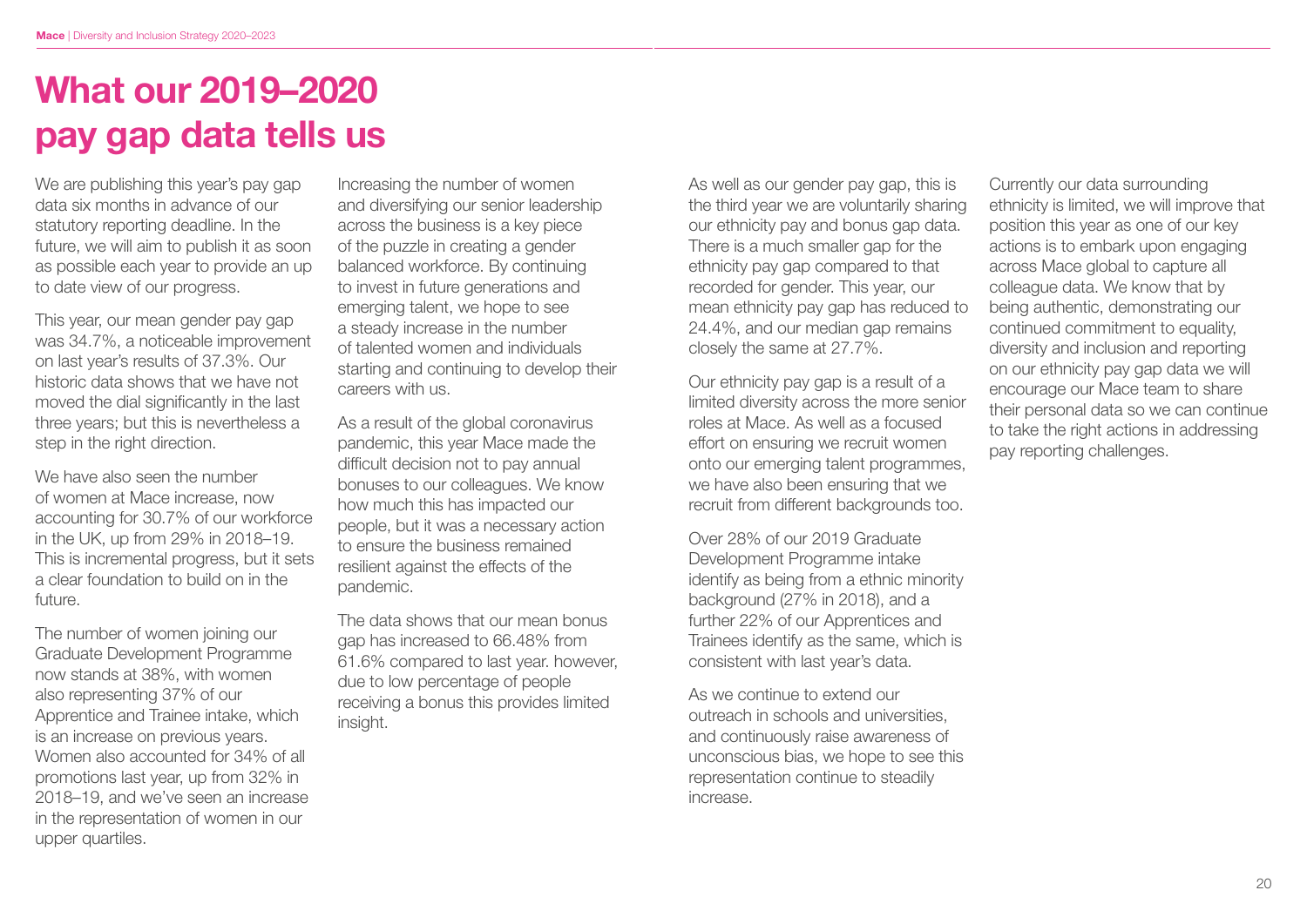# Our pay gap data at a glance

#### GENDER PROFILE BY GRADE















identify as being from a ethnic minority background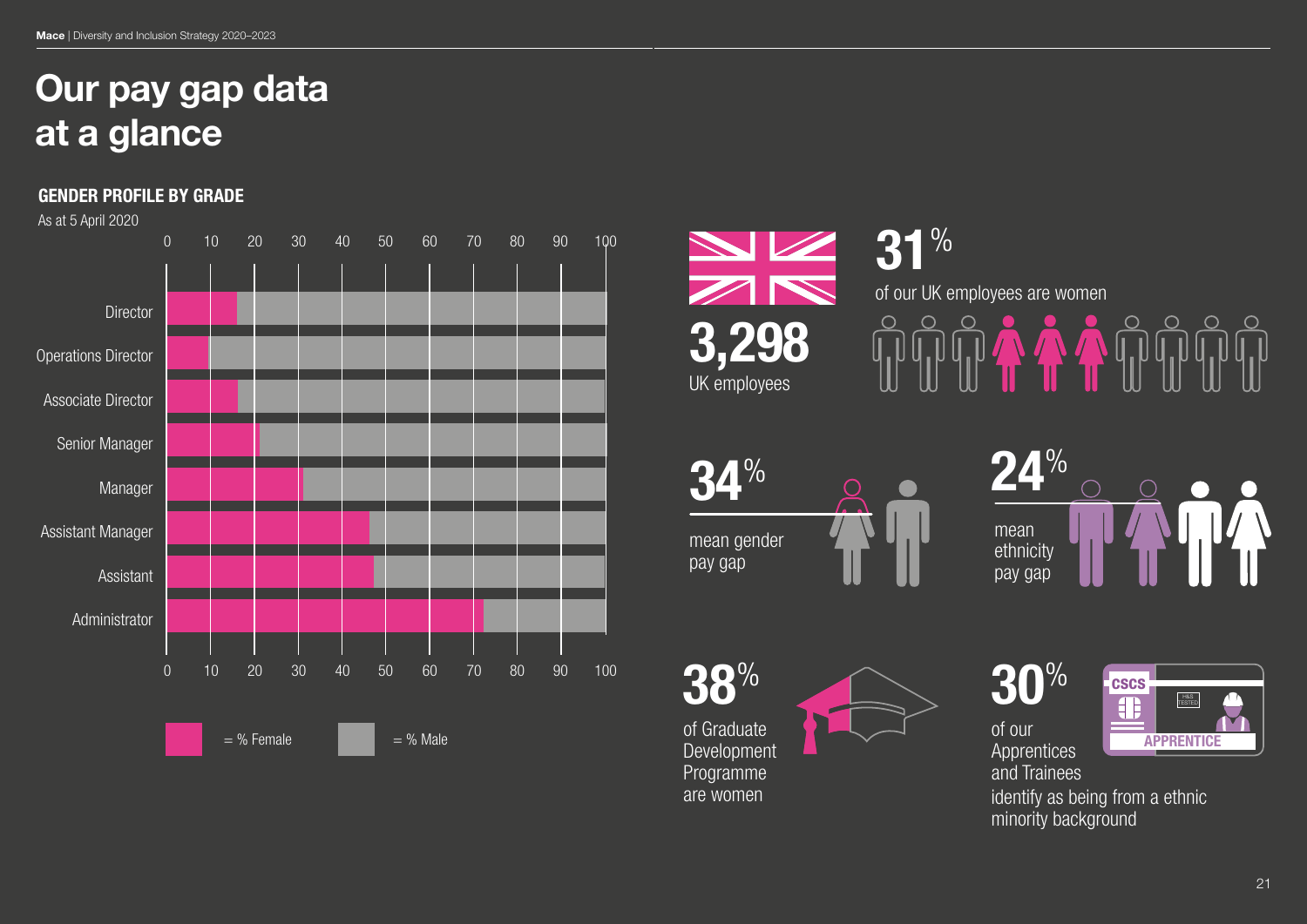# Mace Group (which includes subsidiaries) statutory disclosure

As at 5 April 2020

| <b>PAY GAP</b> |      | 2016/17 2017/18 2018/19 2019/20 |      |      |
|----------------|------|---------------------------------|------|------|
| % Mean         | 36.8 | 34.6                            | 37.3 | 34.5 |
| % Median       | 44.6 | 39.4                            | 39.6 | 40.0 |

| <b>BONUS GAP</b>          | 2016/17 | 2017/18 | 2018/19 | 2019/20 |
|---------------------------|---------|---------|---------|---------|
| % Mean                    | 52.7    | 57.3    | 61.6    | 66.5    |
| % Median                  | 42.1    | 33.3    | 33.3    | 48.0    |
| % Males receiving bonus   | 51      | 43      | 54      | 1.2     |
| % Females receiving bonus | 48      | 46      | 55      |         |

## PROPORTION OF EMPLOYEES IN EACH PAY QUARTILE



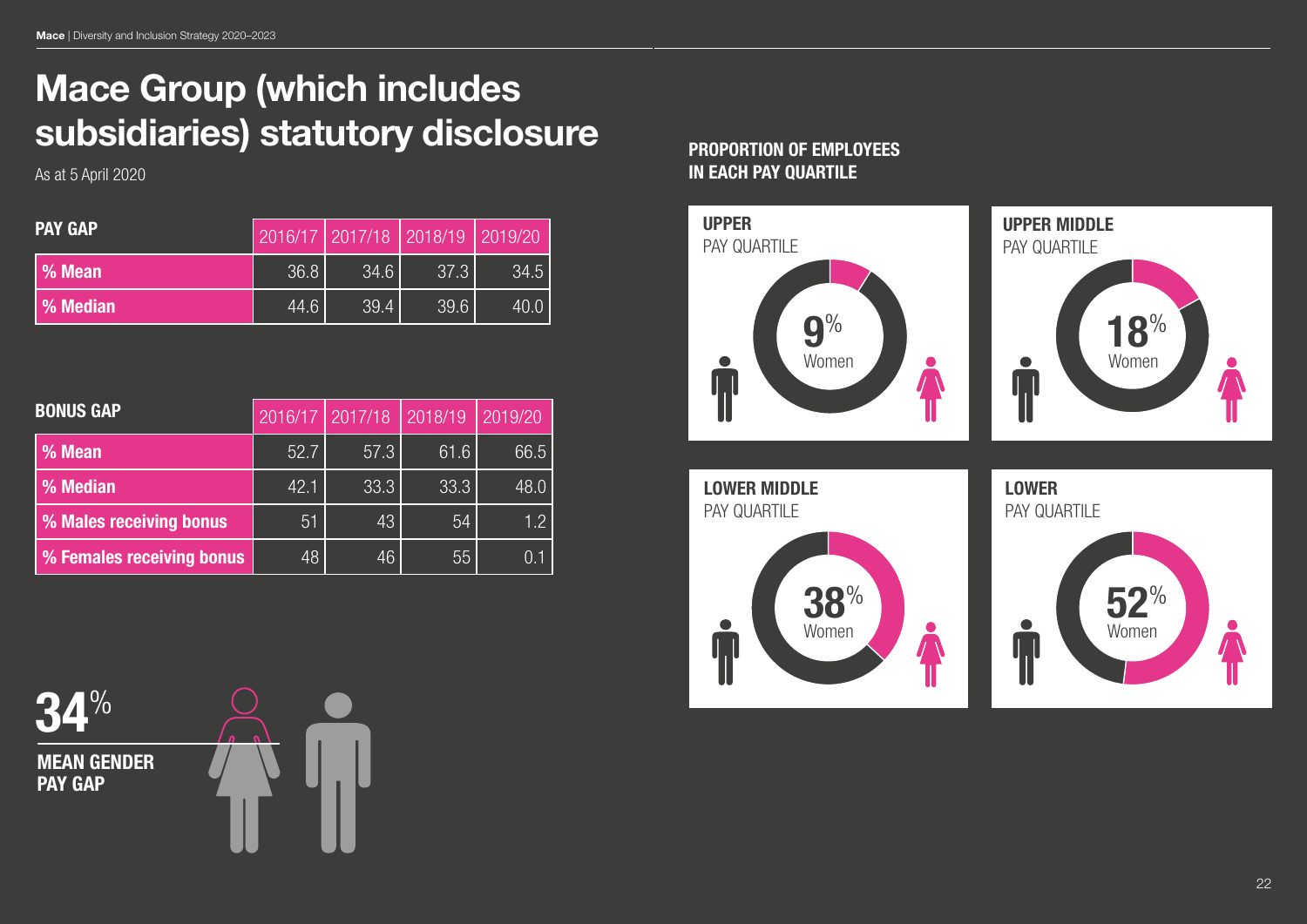# Mace Ltd statutory disclosure

As at 5 April 2020

| <b>PAY GAP</b> |      | 2016/17 2017/18 2018/19 2019/20 |      |      |
|----------------|------|---------------------------------|------|------|
| % Mean         | 34.5 | 33.0                            | 35.2 | 33.5 |
| % Median       | 39.9 | 37.2                            | 37.5 | 38.6 |

| <b>BONUS GAP</b>          | 2016/17 | 2017/18 | 2018/19 | 2019/20 |
|---------------------------|---------|---------|---------|---------|
| % Mean                    | 49.1    | 55.4    | 60.2    | 66.5    |
| % Median                  | 33.3    | 33.3    | 33.3    | 48.0    |
| % Males receiving bonus   | 51      | 42      | 55      | 1.27    |
| % Females receiving bonus | 50      | 47      | 60      | 0.12    |

PROPORTION OF EMPLOYEES IN EACH PAY QUARTILE



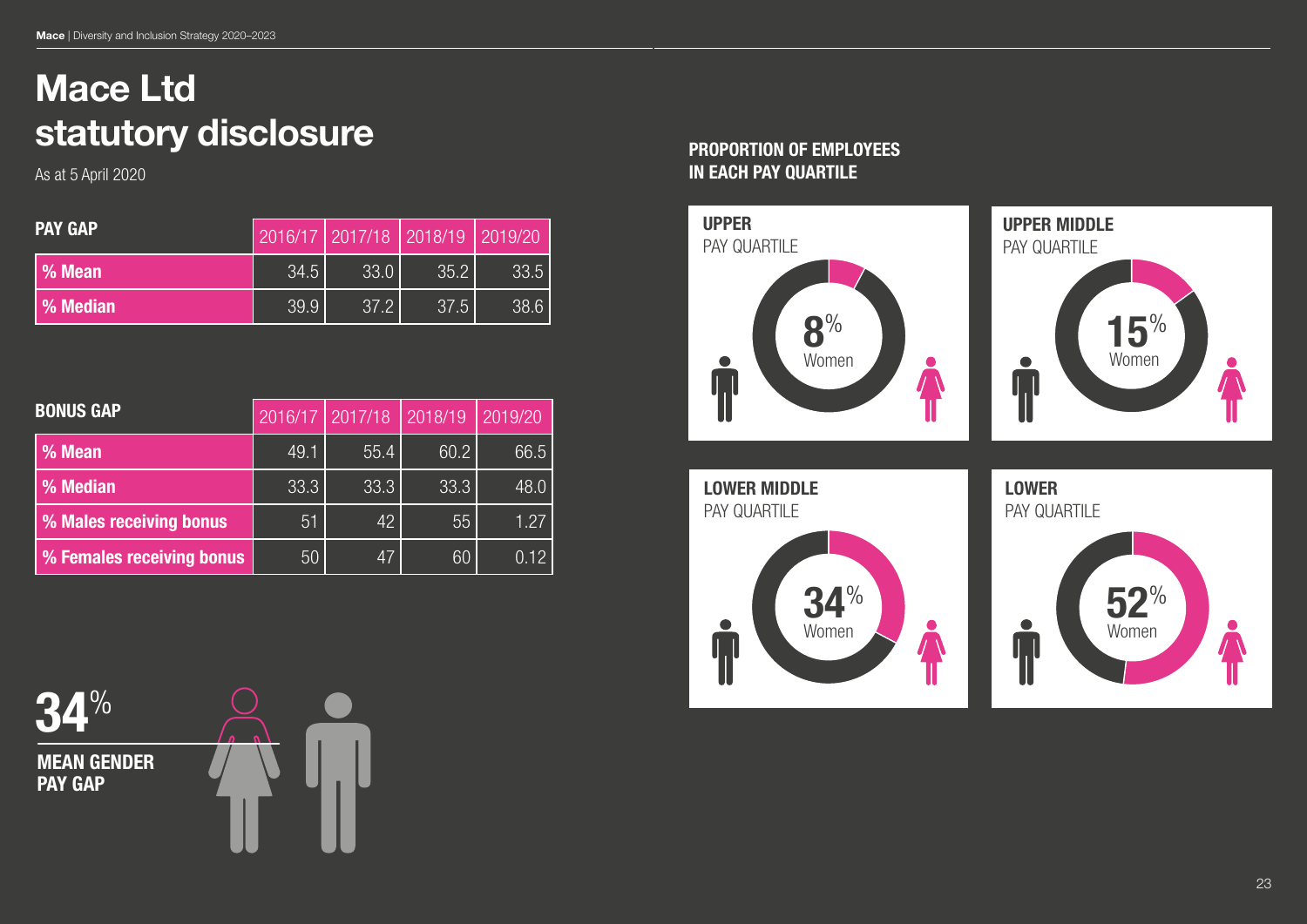# Mace Macro statutory disclosure **PROPORTION OF EMPLOYEES**

As at 5 April 2020

Mace Macro is a separate legal entity which employs more than 250 people, hence we are legally required to disclose their data separately.

| <b>PAY GAP</b> |      |      | 2016/17 2017/18 2018/19 2019/20 |      |
|----------------|------|------|---------------------------------|------|
| % Mean         | 23.6 | 22.0 | 24.0                            | 18.2 |
| % Median       | 10.3 | 6.9  | 9.7                             |      |

| <b>BONUS GAP</b>          | 2016/17 | 2017/18 | 2018/19 | 2019/20 |
|---------------------------|---------|---------|---------|---------|
| % Mean                    | 57.3    | 64.3    | 66.2    | N/A     |
| % Median                  | 37.5    | 0.0     | 27.7    | N/A     |
| % Males receiving bonus   | 51      | 57      | 34      |         |
| % Females receiving bonus | 40      | 41      | 28      |         |

18%

MEAN GENDER PAY GAP



# IN EACH PAY QUARTILE





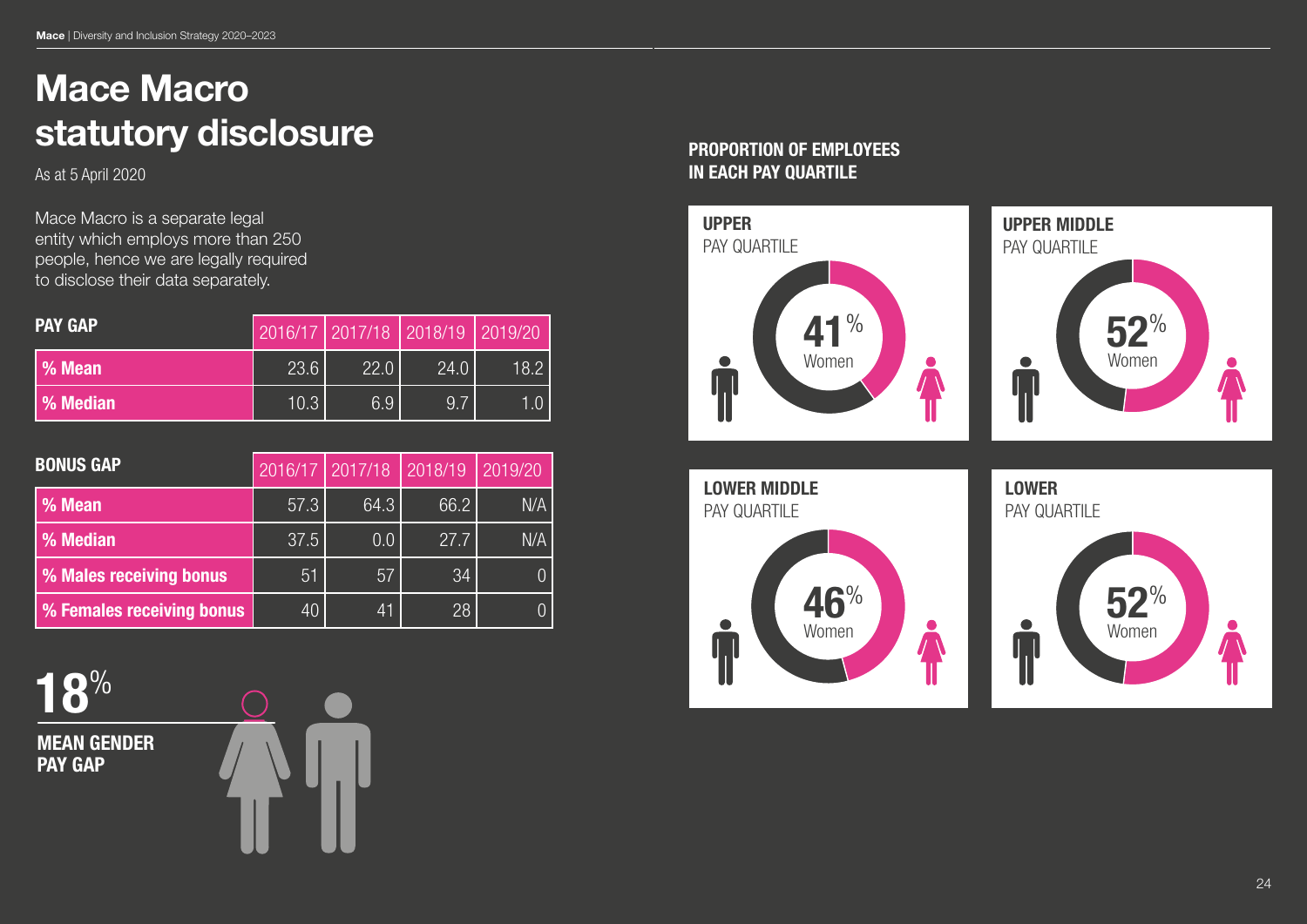# Mace Group Ethnicity disclosure **PROPORTION OF EMPLOYEES**

| <b>PAY GAP</b> | 2017/18 2018/19 2019/20 |      |      |
|----------------|-------------------------|------|------|
| l % Mean       | 24.6                    | 28.2 | 24.4 |
| l % Median     | 26.6                    | 27.2 | 27.7 |

| <b>BONUS GAP</b>        | 2017/18 | 2018/19 | 2019/20 |
|-------------------------|---------|---------|---------|
| % Mean                  | 43.4    | 52.8    | $-70.2$ |
| % Median                | 33.3    | 33.3    | $-20.0$ |
| % White receiving bonus | 46      | 60      |         |
| % Other receiving bonus | 40      | 49      |         |

24% MEAN **ETHNICITY** PAY GAP

# As at 5 April 2020 **IN EACH PAY QUARTILE**

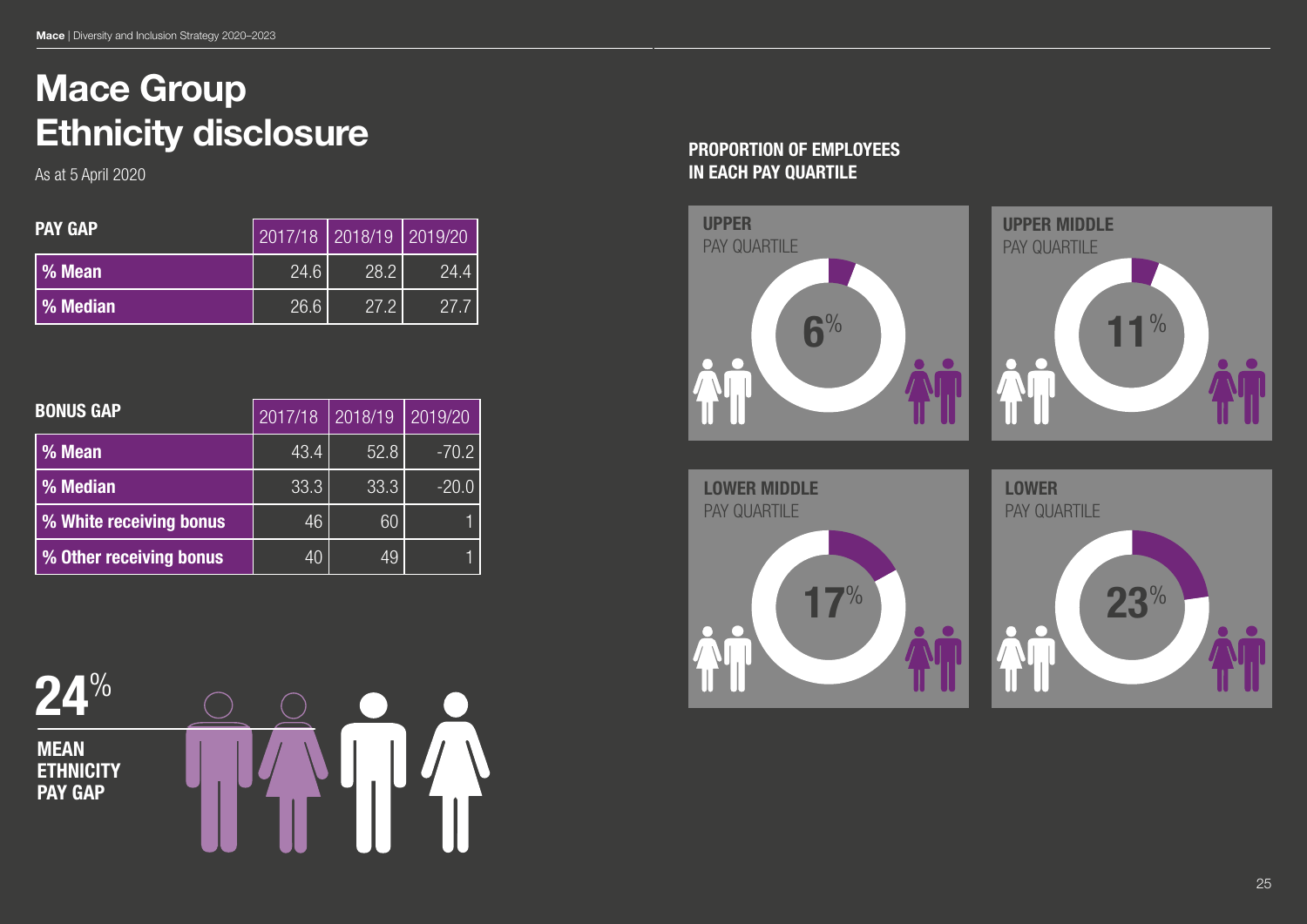# Mace Ltd Ethnicity disclosure **PROPORTION OF EMPLOYEES**

As at 5 April 2020

| <b>PAY GAP</b>  | 2017/18 2018/19 2019/20 |      |      |
|-----------------|-------------------------|------|------|
| l % Mean        | 22.6                    | 24.8 | 21.5 |
| <b>% Median</b> | 24.4                    | 24.1 | 24.7 |

| <b>BONUS GAP</b>        | 2017/18 | 2018/19 | 2019/20 |
|-------------------------|---------|---------|---------|
| % Mean                  | 35.6    | 52.6    | $-70.2$ |
| % Median                | 33.3    | 33.3    | $-20.0$ |
| % White receiving bonus | 45      | 61      |         |
| % Other receiving bonus | 38      | 55      |         |

22% **MEAN ETHNICITY** PAY GAP

# IN EACH PAY QUARTILE

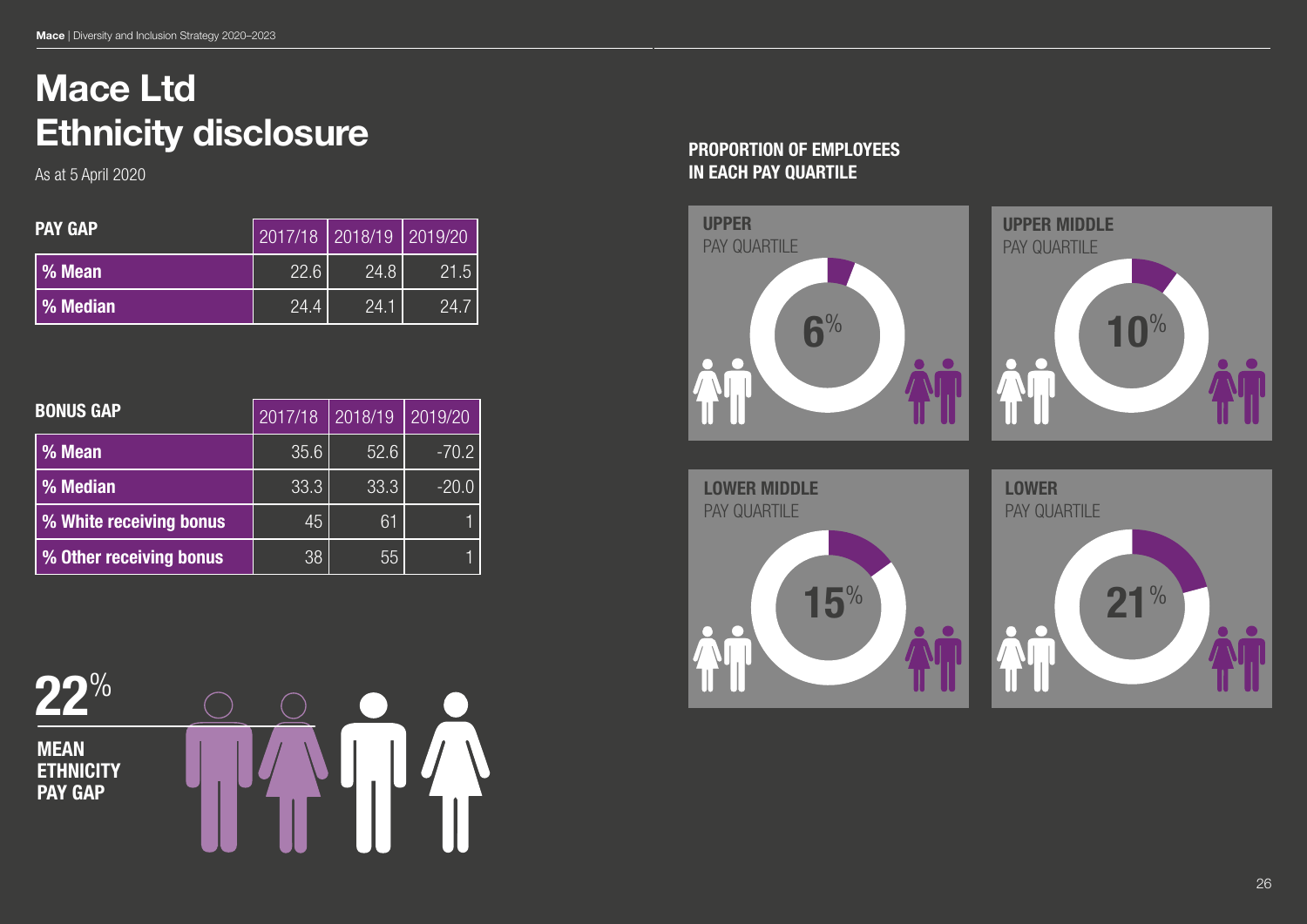# Mace Macro Ethnicity disclosure **PROPORTION OF EMPLOYEES**

As at 5 April 2020

Mace Macro is a separate legal entity which employs more than 250 people, hence we are legally required to disclose their data separately.

| <b>PAY GAP</b> | 2017/18   2018/19   2019/20 |      |      |
|----------------|-----------------------------|------|------|
| % Mean         | 18.6                        | 27.3 | 25.6 |
| % Median       | 15.5                        | 21.9 | 17.0 |

| <b>BONUS GAP</b>        | 2017/18 | 2018/19 | 2019/20 |
|-------------------------|---------|---------|---------|
| % Mean                  | 78.5    | 49.1    | N/A     |
| % Median                | 37.1    | 33.7    | N/A     |
| % White receiving bonus | 52      | 41      |         |
| % Other receiving bonus | 53      | 17      |         |

26% MEAN **ETHNICITY** PAY GAP



# IN EACH PAY QUARTILE